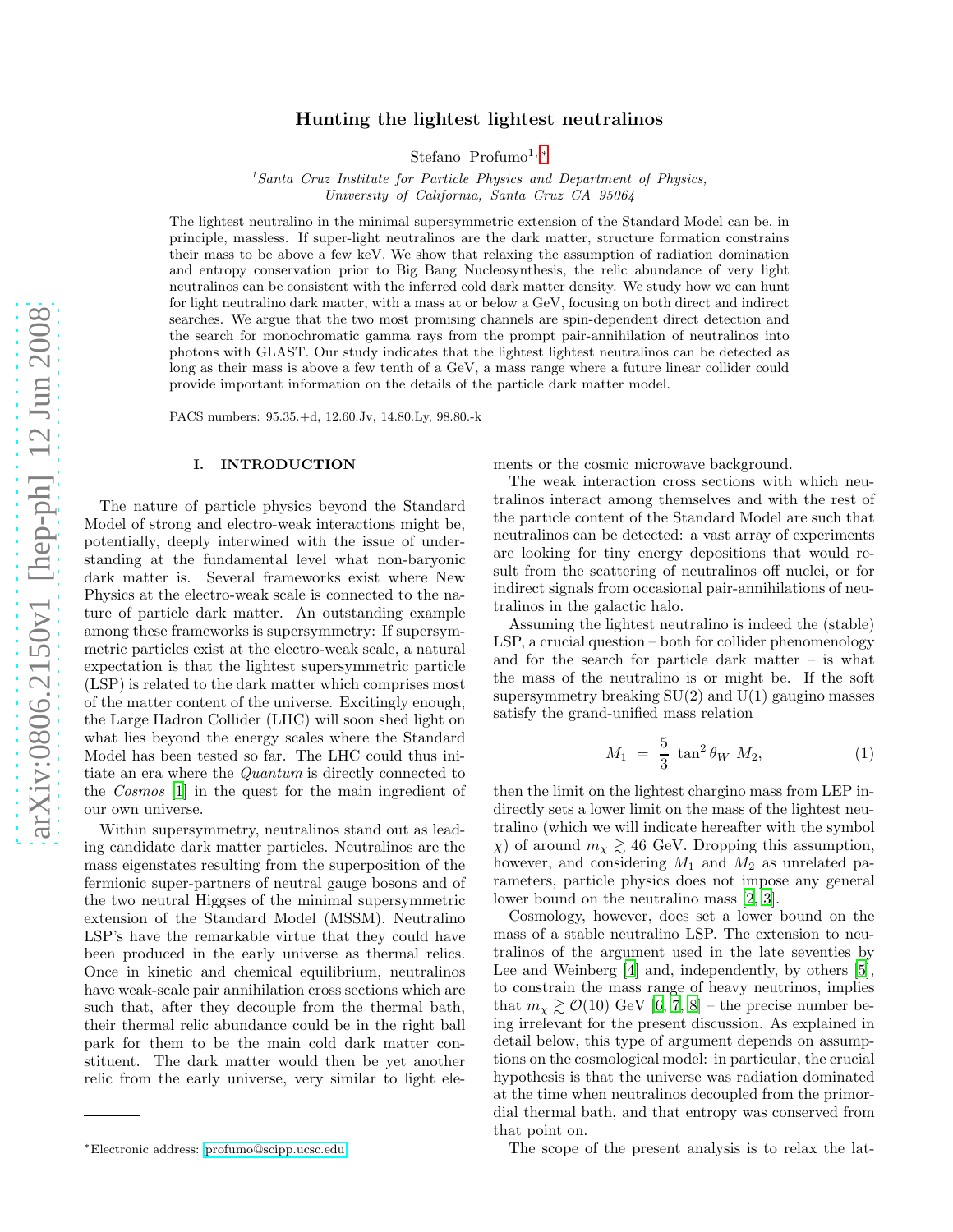ter assumptions of radiation domination at neutralino freeze-out and of entropy conservation, and to study the detectability of very light neutralinos, which in a generic setup can be almost arbitrarily light and still perfectly viable dark matter candidates. While models with GeV or lighter neutralinos would be indistinguishable among themselves with the LHC (the precision in the determination of missing energy and other kinematic quantities at a hadron collider is worse than a fraction of a GeV), dark matter detection experiments, in principle, give us a handle on the determination of the particle dark matter mass. Hence it is crucial to understand whether the lightest lightest neutralinos can be detected as dark matter particles or not.

We will argue in this paper that theoretical prejudices on the mass of weakly interacting massive particles (WIMPs) fostered ultra-sensitive dark matter detection experiments in certain mass ranges which are, however, totally lacking in sensitivity to lighter particle dark matter species. As Shakespeare reminds us in the words of Hamlet (Act 1, Scene V), "There are more things in heaven and earth, Horatio, Than are dreamt of in your philosophy": in the opinion of who writes it is the responsibility of theorists to go beyond the principle of Occam's razor and to present all possibilities that might eventually lead to the much longed for discovery of the nature of particle dark matter. While we discuss here a specific extension to the Standard Model, the MSSM, and a specific particle dark matter candidate, the lightest neutralino, we raise a more generic question: are we ready to detect a dark matter particle with a mass outside the weak-scale range? There are several reasons to believe that, from the point of view of dark matter models, there is nothing special about the weak scale, neither phenomenologically nor theoretically (see e.g. the recent interesting discussion by Feng and Kumar, [\[9](#page-12-8)]).

In the present analysis we will argue that sub-GeV neutralinos are cosmologically and astrophysically viable dark matter particles (sec. [II](#page-1-0) and [III\)](#page-2-0), that GLAST could in principle detect them (sec. [IV\)](#page-8-0) and, finally, that in the quest for light neutralinos, experiments searching for spin-dependent dark-matter-nucleon scattering appear to be more promising than those searching for a coherent scalar interaction on heavy target nuclei (sec. [V\)](#page-9-0).

### <span id="page-1-0"></span>II. THE LIGHTEST LIGHTEST NEUTRALINOS

The mass of the lightest neutralino in the MSSM can, in principle, be arbitrarily small. Phenomenologically, in the MSSM a "light" neutralino (say, with a mass much smaller than the mass of electro-weak gauge bosons,  $m_{\chi} \ll m_{Z,W}$ ) is necessarily bino-like: higgsino- or winolike neutralinos, due to the structure of the mass matrix of neutralinos and charginos, carry an almost degenerate (up to small corrections) chargino; a light chargino is ruled out by direct searches for chargino pair-production at LEP [\[10](#page-12-9)]. Another option which we won't consider

here, and which doesn't change our analysis or conclusions, is a light singlino-like neutralino, in extensions of the MSSM (see *e.g.* Barger *et al.*, [\[11\]](#page-12-10), McElrath [\[12\]](#page-12-11) and Gunion et al., [\[13\]](#page-12-12) for studies of several aspects of light singlino-like neutralino phenomenology).

Mathematically, there are two possibilities for the mass of the bino-like neutralino in the MSSM to be small: (1) a fine-tuned cancellation can lead to a vanishing eigenvalue in the neutralino mass matrix; (2) a split-supersymmetric setup is realized where  $M_1 \ll M_{\text{susy}}$ .

The first possibility, which has been considered in the past by several authors, including the recent analyses of Ref. [\[11,](#page-12-10) [14,](#page-12-13) [15](#page-12-14), [16](#page-12-15)], leads to consider the condition of a vanishing determinant for the neutralino mass matrix:

<span id="page-1-1"></span>
$$
Det(\mathcal{M}_{\chi^0}) = \mu \Big( M_2 \sin(2\beta) \sin^2 \theta_W +
$$
  

$$
M_1 \sin(2\beta) \cos^2 \theta_W - M_1 M_2 \mu \Big) = 0.
$$
 (2)

Eq.  $(2)$ , as noted a long time ago *e.g.* in Ref. [\[17\]](#page-12-16), and as pointed out more recently in Ref. [\[11,](#page-12-10) [14](#page-12-13)], under the assumption of unification of gaugino masses at the GUT scale, features the solution

<span id="page-1-2"></span>
$$
\mu M_2 = \frac{m_Z^2}{r} \sin(2\beta) \left( r \cos^2 \theta_W + \sin^2 \theta_W \right). \tag{3}
$$

where  $r = M_1/M_2 \simeq 0.5$ . Interestingly, this points to a *positive* sign for the combination  $\mu M_2$ , as favored by the apparent deviation of the muon anomalous magnetic moment data from the SM expectation [\[18\]](#page-12-17), as well as by the inclusive  $b \to s\gamma$  decay [\[19\]](#page-12-18), as remarked in [\[11\]](#page-12-10). Unfortunately, however, Eq. [\(3\)](#page-1-2) points to at least one light chargino, and is in conflict with LEP searches [\[10\]](#page-12-9), unless tan  $\beta$  is very close to unity [\[14\]](#page-12-13), which, in turn, is in conflict with Higgs searches at LEP [\[10](#page-12-9)].

Relaxing the GUT-scale gaugino mass unification assumption, Eq. [\(2\)](#page-1-1) can be satisfied for finely tuned values of the bino soft SUSY breaking mass  $M_1$  if

<span id="page-1-3"></span>
$$
M_1 = \frac{M_2 m_Z^2 \sin(2\beta) \sin^2 \theta_W}{\mu M_2 - m_Z^2 \sin(2\beta) \cos^2 \theta_W}
$$
(4)

.

Since, as observed above, limits on the chargino mass indicate that  $\mu M_2 \gg m_Z^2$ , we get the approximate relation (rigorously valid in the large  $M_2$  limit)

<span id="page-1-4"></span>
$$
M_1 \simeq \sin(2\beta) \sin^2 \theta_W \frac{m_Z^2}{\mu} \simeq 1.9 \,\text{GeV} \, \frac{2 \tan \beta}{1 + \tan^2 \beta} \left(\frac{\text{TeV}}{\mu}\right) \tag{5}
$$

A second possibility is to again resort to non-universal gaugino masses, but, instead of tuning  $M_1$  to satisfy the condition expressed in Eq. [\(4\)](#page-1-3), to consider the  $M_1 \rightarrow 0$ limit (or, rather, the  $M_1/m_Z \ll 1$  limit). Due to the structure of the neutralino mass matrix, and to the lower bound on  $M_2$  from limits on the chargino mass, the wino component of the lightest neutralino is entirely negligible in the small  $M_1$  limit. Reducing the eigenvalue problem to a third order algebraic equation and expanding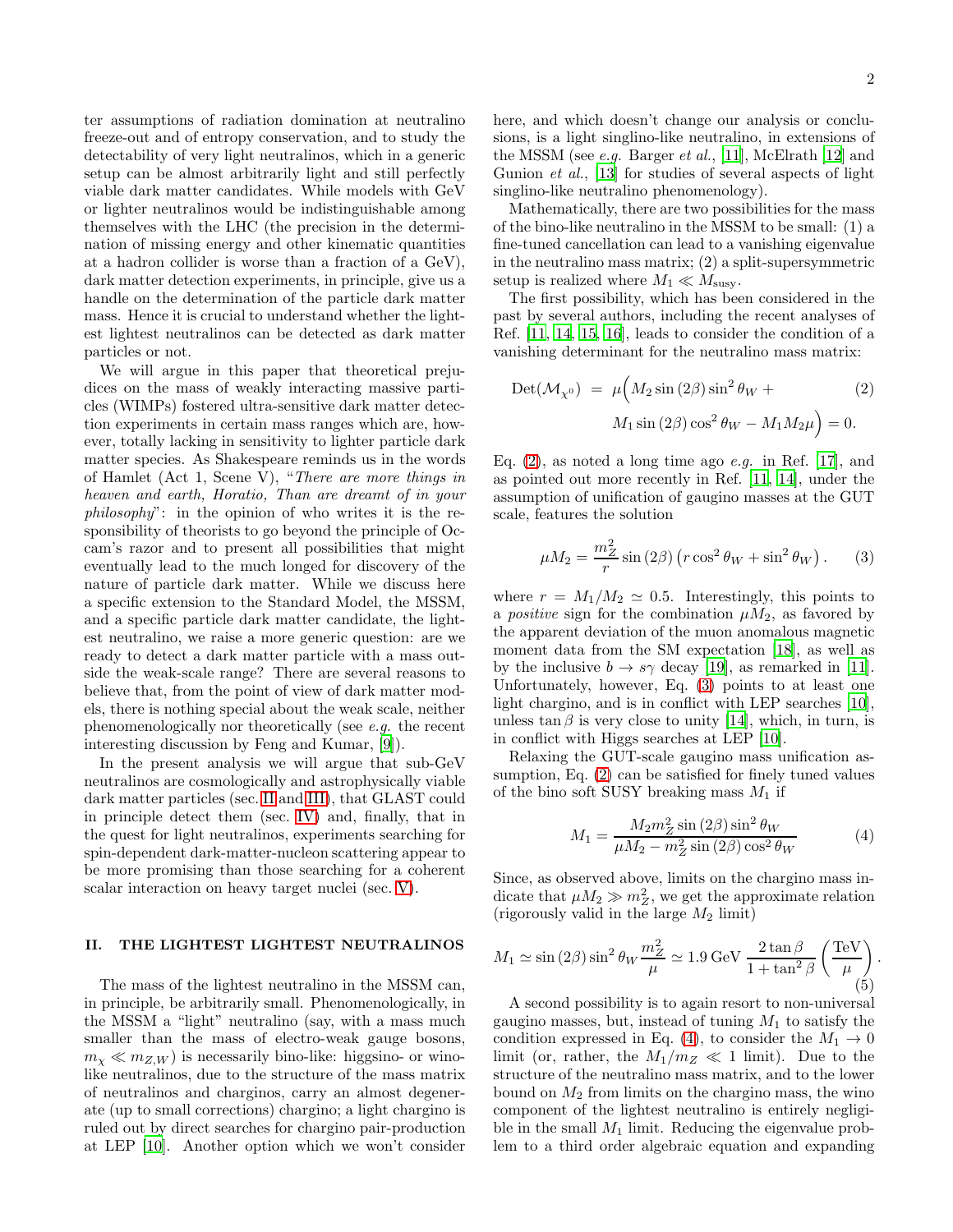the smallest eigenvalue in powers of the small parameter  $M_1/\mu$ , we get a mass for the lightest neutralino of

<span id="page-2-1"></span>
$$
m_{\chi} \simeq \sin(2\beta) \sin^2 \theta_W \frac{m_Z^2}{\mu} \simeq 1.9 \text{ GeV } \frac{2 \tan \beta}{1 + \tan^2 \beta} \left(\frac{\text{TeV}}{\mu}\right)
$$
  
[*M*<sub>1</sub>/*m*<sub>Z</sub>  $\ll$  1 limit]. (6)

This means that, for large  $\tan \beta$ , the lightest neutralino gets a mass of the order of 1 keV for  $\mu \sim 10^4$  TeV.

A light neutralino from a small value of  $M_1$  and a large value of  $\mu$  might seem finely tuned or unnatural, but this needs to be contrasted with the fulfillment of Eq [\(4\)](#page-1-3), which also requires a fine tuning of the order of  $m_\chi/M_{\text{susy}}$ . The small  $M_1$  solution is reminiscent of a split-supersymmetric scenario [\[20\]](#page-12-19), although extremely large values for the soft supersymmetry breaking scalar masses are here not strictly necessary (beyond the usual limits imposed by supersymmetric contributions to the muon anomalous magnetic moment, flavor physics or collider searches). Armed with the theoretical understanding outlined above, we now embark in the endeavor of scanning the relevant parameter space in search of the lightest lightest neutralinos, as a prelude to the study of their cosmology as dark matter particles (sec. [III\)](#page-2-0) and the possibility of their detection (sec. [IV,](#page-8-0) [V\)](#page-9-0).

As pointed out above, for low mass neutralinos the wino component is always negligible. Also, as far as the lightest neutralino mass and composition is concerned, soft supersymmetry breaking scalar masses are similarly unimportant, as long as radiative contributions to the neutralino mass matrix are comparatively small, as they typically are in the MSSM [\[22\]](#page-12-20), or at least in phenomenologically viable realizations of it. In this respect, the relevant parameter space for the investigation of light neutralino masses is restricted to three parameters:  $M_1$ ,  $\mu$ and tan  $\beta$ .

We will detail in the following sections [IV](#page-8-0) and [V](#page-9-0) how the precise pattern of the supersymmetric mass spectrum affects the phenomenology of light neutralinos as dark matter candidates. For the moment, we set all supersymmetric masses to large values. While the precise mass scale is unimportant for the computation of the lightest neutralino mass, we give here an account of the supersymmetric mass spectrum we use. We set the  $SU(2)$ and  $SU(3)$  gaugino soft breaking masses  $M_2$  and  $M_3$  to 1 TeV, the mass of the CP odd Higgs  $M_A = 1$  TeV, all the trilinear scalar couplings to zero, and all the soft supersymmetry breaking sfermion masses to 2 TeV. In addition, we entirely neglect CP violating phases. We call this approach "conservative", as lighter sfermions, or a lighter wino, or a lighter Higgs mass spectrum can enhance certain quantities related to the detectability of light neutralino dark matter. Below, we will also consider "optimistic" setups where soft supersymmetry breaking masses are assumed to be smaller, but still compatible with collider searches, precision measurements and other constraints.

For the purpose of illustrating cases where the neutralino mass is asymptotically small, we restrict our scan

to the parameters  $M_1$ ,  $\mu$  and tan  $\beta$  and refer to the above outlined conservative models for the rest of the supersymmetric particle spectrum. In particular, we set in fig. [1](#page-3-0)  $\tan \beta = 5$ , and show curves at constant neutralino mass on the  $(M_1, \mu)$  plane. The left panel shows the values of the lightest neutralino mass as a function of  $\mu$ , for a series of evenly spaced, on a logarithmic scale, values of  $M_1$ , ranging from  $M_1 = 0.1$  GeV (blue line) to 10 GeV (red line). Two features discussed above emerge from the left panel. First, the dips corresponding to a zero of the neutralino mass matrix determinant are clearly visible, and their location corresponds to solutions to Eq. [\(5\)](#page-1-4). Secondly, the envelope of the curves for low values of  $\mu$  exactly reproduces the lightest neutralino masses predicted by Eq. [\(6\)](#page-2-1). Notice that for large values of  $\mu$  the lightest neutralino is purely bino-like and its mass asymptotically saturates the relation  $m_{\chi} \simeq M_1$ .

The right panel of fig. [1](#page-3-0) refers to the same models of the left panel, conservative plus tan  $\beta = 5$ , and illustrates the curves at constant neutralino mass on the  $(M_1, \mu)$  plane. The most striking feature is the location of the zeros of the neutralino mass matrix determinant, which exactly matches the condition expressed by Eq. [\(5\)](#page-1-4). Secondly, in the low  $M_1$  limit the reader can verify that the values of the neutralino mass perfectly agree with the prediction of Eq. [\(6\)](#page-2-1).

In the lower part of the right panel (small  $\mu$ ), we shade in gray the region of parameter space where the chargino is too light, and in light blue the one where the invisible width of the  $Z$  is in conflict with the current experimental limit from LEP [\[21\]](#page-12-21). Since the latter depends solely on the combination  $|Z_{13}|^2 - |Z_{14}|^2$  [\[22](#page-12-20)] (see eq. [11](#page-7-0) below), which in turn, for light neutralinos, scales as  $m_Z^2/\mu^2$ , the constraint we get from the invisible Z width is almost independent from the value of  $M_1$  or the lightest neutralino mass.

In fig. [2](#page-3-1) we carry out the same exercise outlined above, this time for the case of conservative models with a large value of  $\tan \beta = 50$ . The same comments apply, and everything scales according to the  $sin(2\beta)$  factor which appears on both Eq. [\(5\)](#page-1-4) and [\(6\)](#page-2-1). Notice that it is generically easier (in the sense of less fine tuning being needed at a given neutralino mass) to obtain very low mass neutralinos for large  $\tan \beta$ .

## <span id="page-2-0"></span>III. COSMOLOGY AND ASTROPHYSICS OF LIGHT NEUTRALINOS

One of the attractive features of weakly interacting dark matter is that particle dark matter might result from the same fundamental mechanism that lies at the foundation of the success of Big Bang theory: the decoupling of species from thermal equilibrium. Primordial nucleosynthesis of light elements and the decoupling of the cosmic microwave background radiation are outstanding examples. The speculation that the same mechanism – the freeze-out of particles from thermal equilibrium at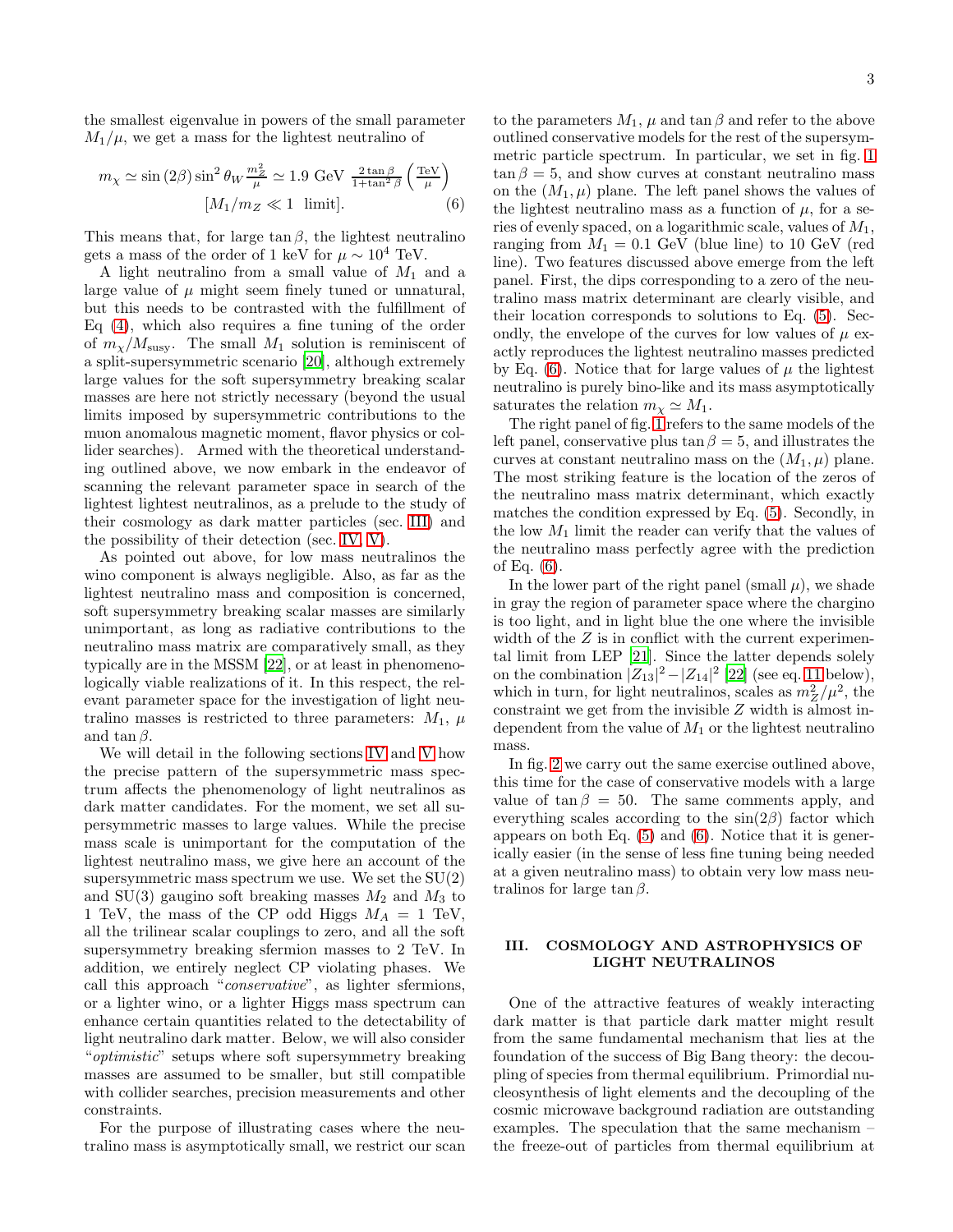

<span id="page-3-0"></span>FIG. 1: (Left): The lightest neutralino mass as a function of  $\mu$ , for logarithmically evenly spaced values of  $M_1$  between 0.1 and 10 GeV, and for tan  $\beta = 5$ . (Right): Lightest neutralino mass contours in the  $(M_1, \mu)$  plane, for tan  $\beta = 5$ ; the light blue region is excluded by data on the invisible width of the Z [\[21\]](#page-12-21), while the barely sivisble light gray region around  $\mu \sim 100 \text{ GeV}$ is ruled out by chargino searches at LEP [\[10](#page-12-9)].



<span id="page-3-1"></span>FIG. 2: As in fig. [1,](#page-3-0) but for  $\tan \beta = 50$ . In the left panel, the values of  $M_1$  range here between 0.01 and 1 GeV.

some point in the early universe – also lead to the production of particle dark matter is motivated by the observation that indeed particles with electro-weak scale mass and interactions might give rise to a thermal relic abundance similar to the inferred cold dark matter density. This quantitative fact is sometimes dubbed the "WIMP

miracle", even though, as pointed out recently in Ref. [\[9](#page-12-8)] a combination of masses and couplings giving raise to a thermal relic abundance close to the dark matter density might in principle be unrelated to the weak scale itself. In any event, this argument relies on the tacit assumption that the universe was radiation dominated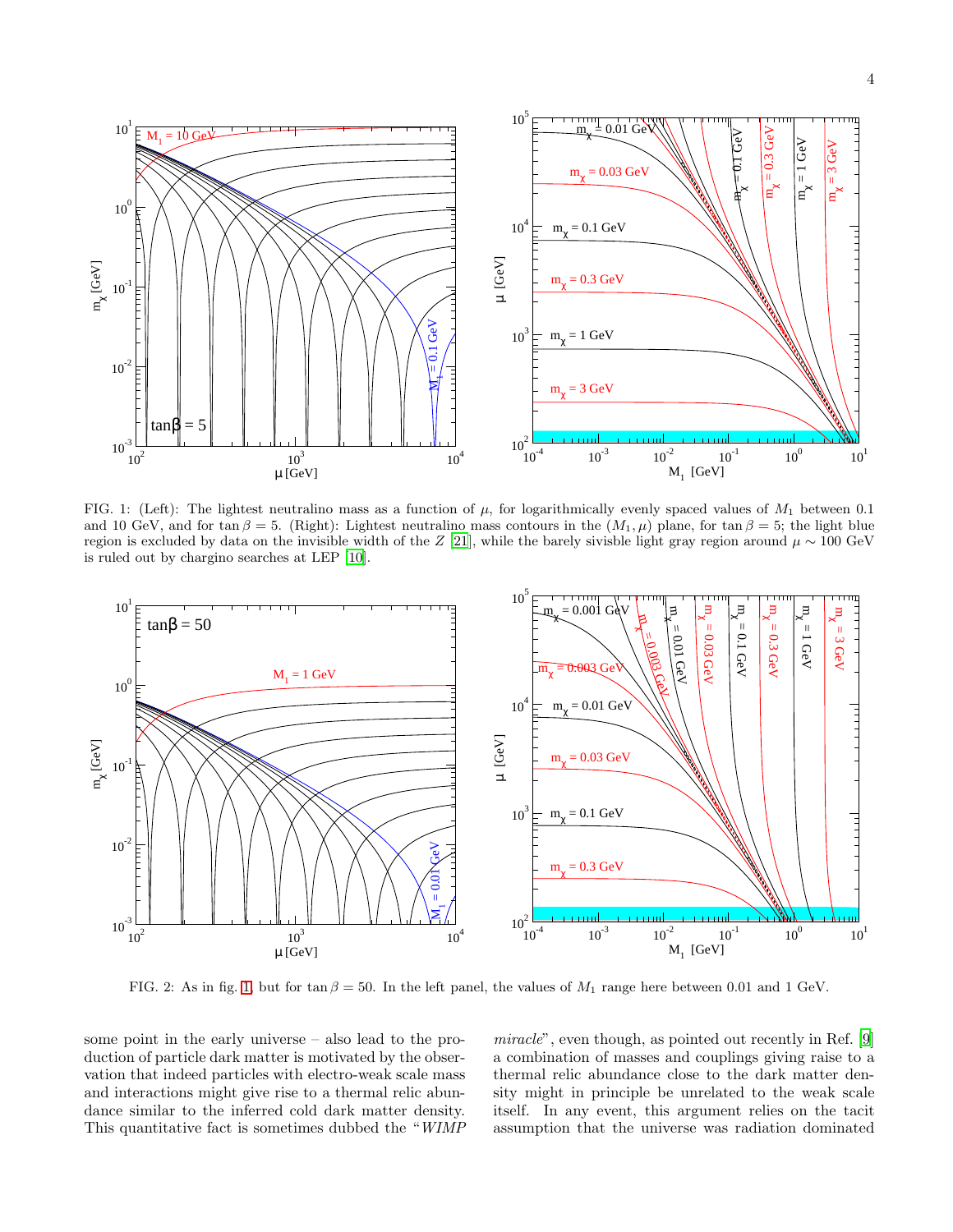at the time when the dark matter effectively decoupled from the thermal bath and that the entropy of matter and radiation is conserved after decoupling.

The nature of the universe prior to Big Bang Nucleosynthesis (BBN) is not quantitatively known. We observationally know, however, that the universe was radiation dominated at least after the onset of the synthesis of light elements, which occurred, roughly, at temperatures around  $T \sim 1$  MeV.

It is nonetheless meaningful to ask the question: which constraints on particle dark matter models are implied by the assumption that the universe was radiation dominated at particle dark matter decoupling? Also, it is equally interesting to study the implications on particle dark matter models of enforcing that all of the dark matter is made up by a single particle species produced via the mechanism of thermal decoupling. While it would be overly presumptuous to try to give a fair account of these types of studies, even for special particle physics models, such as supersymmetry, it is useful to summarize here a few facts and recent results.

Quite generically [\[23\]](#page-12-22), the thermal relic abundance of any weakly interacting fermion, in a radiation dominated universe, is larger than the critical energy density of the universe unless the fermion mass is smaller than about 0.1 keV or is larger than about 2-5 GeV (the precise value of these numbers depends upon various particle physics inputs, such as the Dirac or Majorana nature of the fermion, or the number of effective relativistic degrees of freedom at the particle's freeze-out). The first constraint is usually referred to as the Cowsik-McClelland limit [\[24\]](#page-12-23), while the second as the Lee-Weinberg limit [\[4,](#page-12-3) [5\]](#page-12-4). In essence, the thermal relic abundance of light (say  $m_{\chi} \lesssim 1$ ) MeV) fermions grows proportionally with mass, very insensitively to the details of the fermion interaction with other particles in the thermal bath; the particle decouples when it is still relativistic, and the resulting dark matter scenario is referred to as hot dark matter. On the other hand, more massive particles decouple when they are only mildly realistic, or non-relativistic (warm or cold dark matter). In this case the computation of the particle relic abundance is more involved, but generically, for particles with a given effective Fermi-type pair annihilation cross section the thermal relic abundance scales with the inverse of the particle mass squared. At a given mass, the thermal relic abundance of weakly interacting fermions is bounded from below. This bound increases with decreasing masses and, as stated above over-closure occurs, roughly, if the particle is lighter than around 2-5 GeV.

The considerations above apply to the case of the lightest neutralino as a dark matter candidate, as recognized long ago e.g. in the seminal studies of Cabibbo et al., [\[25\]](#page-12-24), Pagels and Primack [\[26](#page-12-25)] and Goldberg [\[27\]](#page-12-26). The lightest neutralino can be either super-light, a fraction of a tenth of a keV, or relatively massive, more massive than a proton.

An important piece of further observational informa-

tion came from the realization that the formation of structures in a hot dark matter universe, due to the freestreaming of relativistic particles, proceeds in a top-down fashion: superclusters of galaxies form first, and later fragment into galaxies and clusters. This type of cosmology is in conflict with several observations, including the degree of homogeneity in the matter distribution at large scales and the power spectrum of the cosmic microwave background radiation. The currently accepted picture is, instead, that if dark matter is a thermally produced relic its mass cannot be below a keV or so. Ref. [\[28\]](#page-12-27), [\[29\]](#page-12-28) and [\[30,](#page-12-29) [31\]](#page-12-30) recently put this statement on firm and quantitative grounds, showing that the damping of small scale density fluctuations below the free-streaming scale of light, thermally produced dark matter particles is strongly constrained by observations of small scale cosmological structure. The most stringent bounds arise from observations of the clustering of gas along the line of sight to distant quasars: the density fluctuations of the gas follow that of the dark matter to the scale where the gas becomes pressure supported. The most recent of the mentioned studies, using a combination of cosmic microwave background observations, Sloan Digital Sky Survey Lyman- $\alpha$  forest data and the 3D power spectrum of galaxies, and a high-resolution HIRES data set puts a 95 C.L. limit on the mass of a generic thermal relic at 4 keV [\[31\]](#page-12-30).

In short, the lightest neutralino in the MSSM can therefore (1) be the main dark matter constituent and (2) be thermally produced in a radiation dominated universe if and only if its mass exceeds a few GeV. It is interesting to ask what precisely is the lowest mass the lightest neutralino can have in the MSSM under the two assumptions above. This question was addressed in a few recent papers, including Hooper and Plehn [\[6](#page-12-5)], Bottino et al. [\[7\]](#page-12-6) and Belanger et al. [\[8\]](#page-12-7). These studies point to a lowest neutralino mass around 6 GeV. Although we will not consider here extensions to the MSSM, we mention that when for example gauge singlet superfields are added to the theory, loopholes can appear in the above considerations, including resonant annihilations of the dark matter particle with a light singlet Higgs. We refer the reader to recent related studies [\[11](#page-12-10), [12](#page-12-11), [13\]](#page-12-12) for extensive discussions of light neutralinos in non-minimal extensions of the Standard Model.

As outlined in the Introduction, in the present study we assume that the lightest MSSM neutralino is the dark matter (in the sense that it is its dominant contributor, in terms of energy density), but we drop the assumption that the universe was radiation dominated prior to primordial nucleosynthesis.

The dilution of unwanted relics from the early universe has a long and illustrious story [\[23\]](#page-12-22). The gravitino and the monopole problems were some of the earliest motivations for inflation [\[32\]](#page-12-31). As recognized in several studies, late episodes of entropy production (or, equivalently, scenarios with low-temperature reheating) can do the same job that the old inflationary models were envisioned to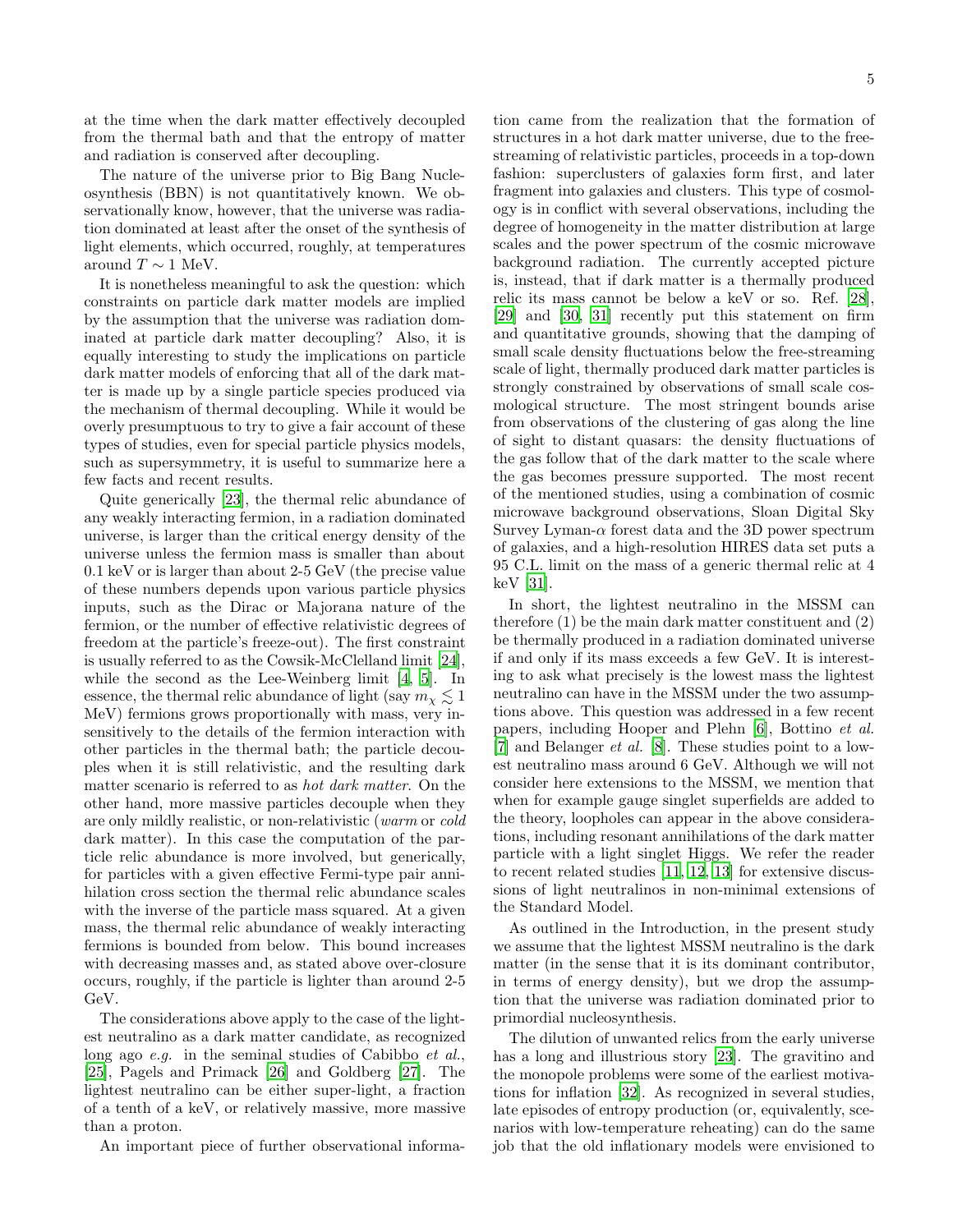be doing for relics produced near the grand unification or the Planck scale: they can dilute – and also, possibly, non-thermally produce – relics with an otherwise excessive relic abundance. An inexhaustive list of examples of such cosmological scenarios includes models with moduli decay [\[33\]](#page-12-32), Q-ball decay [\[34](#page-12-33)] and low-reheating thermal inflation [\[35](#page-12-34)]. The common denominator to all these models is a "late" episode of entropy production when the universe is reheated to a temperature  $T_{\rm RH}$  at which, effectively, radiation domination starts. The reheating temperature may have been as low as 4 MeV [\[36](#page-12-35)] taking into account all available cosmological data, while information from Big Bang Nucleosynthesis alone places a lower bound around 2 MeV [\[37](#page-12-36)] if active neutrino oscillations are taken into account, and up to around 0.7 MeV [\[38](#page-12-37)] if oscillations are neglected.

Giudice et al. remarked in Ref. [\[39](#page-12-38)] that low reheating scenarios can lead to keV Standard Model neutrinos being viable candidate warm dark matter particles, provided the reheating temperature is around an MeV. A systematic and prototypical study of cosmological models where the early universe is dominated by the energy density of fields that subsequently decay and give rise to the radiation dominated era, and of the implications of such models for the relic abundance of WIMPs, was carried out in Ref. [\[40,](#page-12-39) [41](#page-12-40)]. In their study, Gelmini et al. consider the simplest case of a single scalar field  $\phi$  featuring a mass  $m_{\phi}$  a decay width  $\Gamma_{\phi}$  and producing on average b WIMPs per decay. They point out that the two relevant parameters in this cosmological setting can be considered to be the following: the ratio  $b/m_{\phi}$  and the reheating temperature  $T_{\rm RH}$ , which in turn is a function of  $\Gamma_{\phi}$ . The main conclusion of [\[40](#page-12-39), [41\]](#page-12-40) is that even in the context of such a simplified setup, the relic abundance of almost any MSSM neutralino can be brought into accord with the inferred dark matter density. For instance, Ref. [\[41](#page-12-40)] explicitly shows how with a  $T_{\rm RH} \sim 100$  MeV models featuring a "standard" relic abundance  $\Omega_{\chi} h^2 \gtrsim 10^4$  can actually produce, with a small enough value for  $b/m_\phi$ , relic abundances smaller than  $10^{-4}$  in the modified cosmological setup. An even lower reheating temperature produces a larger suppression of the relic abundance [\[41\]](#page-12-40).

A necessary condition for the dilution of the relic density is, however, that the freeze-out temperature  $T_{\text{f.o.}}$  is higher than the reheating temperature. As mentioned above, the latter needs to be – conservatively – larger than  $\sim$  4 MeV [\[36](#page-12-35)]. A crucial question we therefore need to address in studying the cosmology of the lightest lightest neutralinos is whether the freeze-out temperature is or not above 4 MeV. If it is, the results of [\[40](#page-12-39), [41](#page-12-40)] assure us that there are viable cosmological setups that turn models with almost any thermal relic abundance into viable dark matter scenarios. In what follows, we first outline the models for light neutralinos we will employ in the remainder of this analysis; we will then discuss the range for the "standard" relic abundance and for the freeze-out temperatures for those models, and argue that in essentially all cases  $T_{f.o.} > T_{\text{RH}}$ , implying that these models

can be brought into accord with the inferred cold dark matter density with a suitable low temperature reheating episode. We then close this section commenting on astrophysical constraints on very light neutralinos resulting from Supernovæ.

As described in the previous section, we consider here two conservative models, where we keep as free parameters  $M_1$  and  $\mu$ , fix tan  $\beta = 5$  and 50, and set all other soft supersymmetry breaking parameters to a large (1 or 2 TeV) scale, so that all collider and other phenomenological constraints are automatically satisfied [\[16\]](#page-12-15), as long as the lightest neutralino coupling to the  $Z$  is sufficiently suppressed. This, in turn, forces a lower limit on  $\mu \gtrsim 150$ GeV (see the right panels of fig. [2](#page-3-1) and [1\)](#page-3-0).

We contrast this setup to one where, instead, we set all soft supersymmetry breaking parameters to the smallest phenomenologically viable values. Specifically, we set  $M_2 = 150$  GeV (to be conservatively consistent with LEP2 searches for charginos),  $M_A = 200$  GeV (compatibly with constraints on the  $b \to s\gamma$  branching ratio), soft breaking squark masses to 500 GeV and soft breaking slepton masses to 150 GeV (this values make the sfermion masses consistent with collider searches). An exception is the selectron mass, which, to avoid bounds from supernova data for very light neutralino (see below) is set to 1.2 TeV. The gluino mass is entirely irrelevant for the phenomenology under investigation here, and is set to 1 TeV. CP violating phases and trilinear couplings are assumed to vanish. As for the conservative models, we keep tan  $\beta$ ,  $M_1$  and  $\mu$  as free parameters.

We do not however set the above spectrum in stone: for every set of values for our free parameters, we check for all available phenomenological constraints and when needed we modify the supersymmetric spectrum accordingly. Constraints from processes like those discussed e.g. by McElrath in [\[42](#page-12-41)] or those summarized by Langenfeld in [\[16](#page-12-15)] can be relaxed by lifting the masses associated to certain soft supersymmetry breaking terms, with a minimal impact on the phenomenology to be discussed in this paper (the lightest neutralino relic abundance, and its direct and indirect detection). For example, excessive contributions to the muon anomalous magnetic moment  $(g-2)_{\mu}$  in the large tan  $\beta$  regime are suppressed by invoking heavier second generation slepton masses. This does not affect significantly either the resulting light neutralino dark matter relic abundance or the dark matter direct or indirect detection rates.

We indicate the setup outlined above, with the lightest phenomenologically viable supersymmetric spectrum, as an "Optimistic limit". This setup gives an indication of, for instance, upper limits to detection rates, or lower limits on the relic abundance and the freeze-out temperature. Contrasting this optimistic scenario with the conservative setup provides a guideline to understanding how important the entire supersymmetric spectrum is for the phenomenology of the lightest lightest neutralinos, compared to the choice of the values of  $M_1$  and  $\mu$ .

The left panel of fig. [3](#page-6-0) illustrates the values of the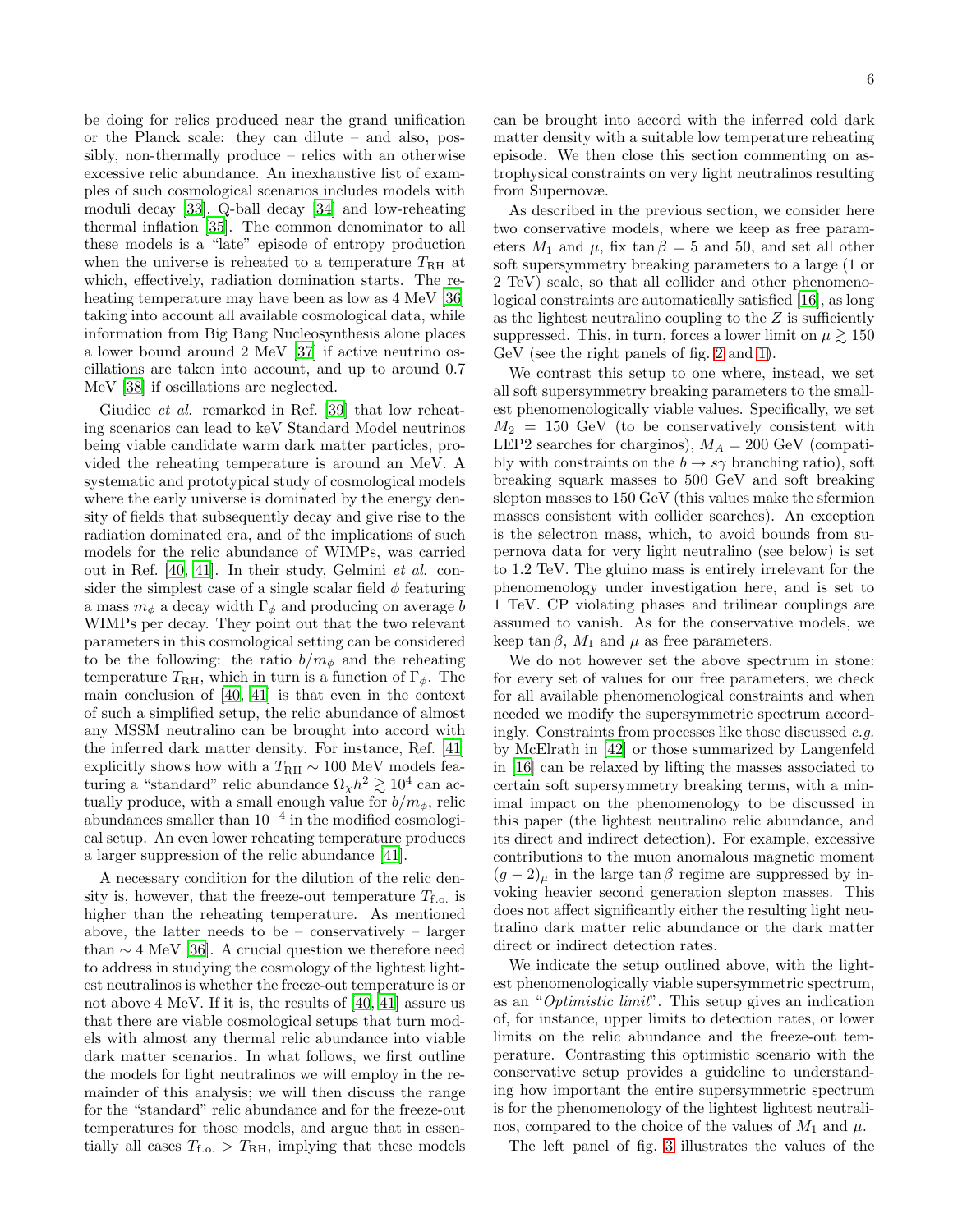

<span id="page-6-0"></span>FIG. 3: (Left): the thermal relic abundance of the lightest neutralino, as a function of its mass, in a standard cosmological scenario where the energy density of the universe is radiation dominated at arbitrarily large temperatures. In the scatter plot, filled black dots refer to the conservative models with tan  $\beta = 50$ , while empty red diamonds to tan  $\beta = 5$ . The green curve indicates "optimistic" models with a light supersymmetric spectrum. (Right): The correlation between the thermal relic abundance and the freeze-out temperature (defined in Eq. [\(9\)](#page-7-1), in a standard cosmological scenario) for the same models as in the left panel.

lightest neutralino mass and its relic abundance for models obtained in a scan of the  $(M_1, \mu)$  plane for the two conservative cases (tan  $\beta = 5$ , 50) and for the optimistic case (with tan  $\beta = 50$ ). We compute the relic neutralino abundance with the DarkSUSY package [\[43](#page-12-42)]. The result we obtain was expected on generic theoretical grounds (see e.g. fig. 5.2 in [\[23](#page-12-22)]): below a few MeV the freeze-out occurs when the lightest neutralino is still relativistic, and the neutralino number density per comoving volume is constant and equal to its equilibrium value. In this case, the relic number density is greatly insensitive to the details of freeze-out, and the present day relic mass density is simply given by [\[23\]](#page-12-22)

$$
\Omega_{\chi} h^2 \simeq 7.83 \times 10^{-2} \left( \frac{g_{\text{eff}}}{g_{*S}(T_{\text{f.o.}})} \right) \left( \frac{m_{\chi}}{\text{eV}} \right), \tag{7}
$$

where  $g_{\text{eff}}$  is equal to the number of internal degrees of freedom g for a bosonic species, and to  $3g/4$  for a fermionic species,  $g_{*S}$  stands for the effective number of entropic degrees of freedom, evaluated here at the freezeout temperature. We indeed confirm the formula above, and find, in the present case, for small masses, that

$$
\Omega_{\chi} h^2 \simeq 16.5 \left( \frac{m_{\chi}}{\text{keV}} \right). \tag{8}
$$

The particles cease to be hot (or warm) relics  $(i.e.$  their freeze-out no longer occurs when the particles are relativistic, or mildly relativistic) for  $m_{\chi} \gtrsim 10$  MeV. Above

that mass scale, the details of particle freeze-out become important, and therefore we find an increasingly large scatter of possible relic densities. Generically, the relic abundance is bounded from below by the fact that the particle is weakly interacting, and therefore one expects a scaling of the pair annihilation cross section as  $\sigma \propto E^2 = m_{\chi}^2$ . For cold relics, the thermal relic abundance is inversely proportional to the pair annihilation cross section, hence the lower bound we find approximately falls as the inverse WIMP mass squared. Eventually, for the optimistic case, it reaches the level of the cold dark matter abundance, for masses in the few GeV range, as expected from Lee-Weinberg type arguments. This is also the result of the dedicated studies mentioned above that assessed the smallest possible neutralino mass that could have the "right" thermal relic abundance [\[6](#page-12-5), [7](#page-12-6), [8](#page-12-7)].

Since large scale structure data constrain the mass of a fermionic dark matter species to values larger than a few keV, it is clear (as also remarked long ago [\[26\]](#page-12-25)) that only few GeV neutralinos are dark matter particles compatible with a standard cosmological scenario.

The next question is whether low mass neutralinos can be accommodated as dark matter candidates relaxing the assumption of radiation domination prior to BBN. This means computing the freeze-out temperature of low mass neutralino models. One way of quantitatively defining the freeze-out temperature was proposed by Gondolo and Gelmini in Ref. [\[44\]](#page-12-43), and is the one we employ in the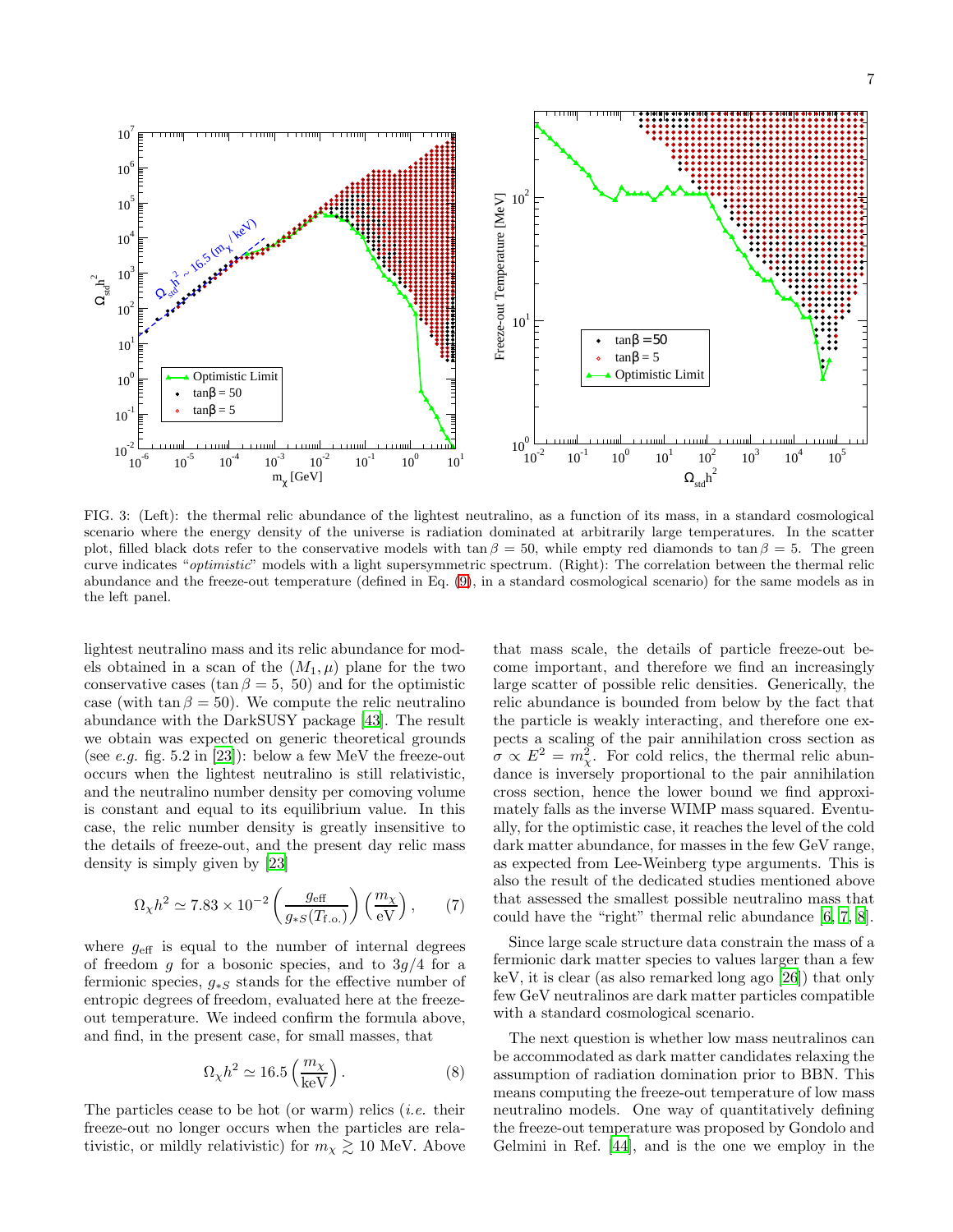present analysis and in fig. [3.](#page-6-0) Indicating with  $Y(T)$  the comoving particle abundance and with  $Y_{eq}(T)$  the equilibrium comoving density, the freeze-out temperature is defined as the particular value of the temperature such that

<span id="page-7-1"></span>
$$
\frac{Y(T_{\text{fo}}) - Y_{\text{eq}}(T_{\text{fo}})}{Y_{\text{eq}}(T_{\text{fo}})} = \delta, \qquad \delta = 1.5. \tag{9}
$$

In our scan, we find, as expected, that the class of models giving us the "Optimistic limit" provide the lowest freeze-out temperatures: a lighter supersymmetric spectrum naturally induces a more efficient coupling of the lightest neutralino to the thermal bath (i.e. a larger pairannihilation cross section), and therefore chemical equilibrium is maintained at lower and lower temperatures. For the conservative models, the freeze-out temperature essentially depends upon the coupling of the neutralino to the Z. In this regime, where the pair annihilation is dominated by Z boson exchange into light fermions, it is easy to obtain an estimate of the decoupling temperature, as also pointed out by Ellis et al. in Ref. [\[45\]](#page-12-44):

<span id="page-7-2"></span>
$$
T_{\text{fo}} \simeq \frac{1.8 \text{ MeV}}{\left(|Z_{14}|^2 - |Z_{13}|^2\right)^{2/3}},\tag{10}
$$

where the  $Z_{1i}$  notation refers to the composition of the lightest neutralino in terms of gauge eigenstates (here, we use the conventions and notation of Ref. [\[46\]](#page-13-0)):

<span id="page-7-0"></span>
$$
\chi_1 = Z_{11}\widetilde{B}^0 + Z_{12}\widetilde{W}^0 + Z_{13}\widetilde{H}_1^0 + Z_{14}\widetilde{H}_2^0. \tag{11}
$$

Since, in the limit of small  $M_1$ ,

$$
|Z_{14}|^2 - |Z_{13}|^2 \simeq \frac{m_Z^2}{\mu^2} \sin^2 \theta_W \cos 2\beta, \qquad (12)
$$

Eq.  $(10)$  implies that in the pure Z exchange pairannihilation regime one has

<span id="page-7-3"></span>
$$
T_{\text{fo}} \simeq 5.5 \text{ MeV} \left(\frac{\mu}{100 \text{ GeV}}\right)^{4/3}.
$$
 (13)

In turn this means that the criterion of having a freezeout temperature larger than the limit imposed by BBN and other cosmological observations (around 4 MeV), is automatically satisfied by a lightest neutralino interacting with ordinary matter through Z exchange only: in fact, since the higgsino-like chargino is very close in mass to  $\mu$ , and it needs to have a mass larger than the LEP limit (around 100 GeV), then Eq. [\(13\)](#page-7-3) dictates that  $T_{\text{fo}}$ is always larger than at least 5 MeV. This constitutes a proof of principle that the cosmological relic abundance of arbitrarily light neutralinos can be brought into accord with the cold dark matter density, provided the supersymmetric spectrum is such that the dominant annihilation mode is through Z exchange. We remind the reader that this latter condition means, essentially, that scalar fermions are relatively heavy (for light neutralinos, the Higgs exchange modes are suppressed by the Yukawa couplings to light fermions in the final state).

The results of our scan confirm the rough estimate of Eq. [\(13\)](#page-7-3), and indicate that in almost all light neutralino models the freeze-out temperature is in excess of a few MeV. Therefore, according to the quoted results of [\[40](#page-12-39), [41](#page-12-40)] simple modifications to the pre-BBN cosmology can bring the relic abundance of light lightest neutralinos into accord with the observed cold dark matter abundance for arbitrarily light neutralino masses.

As pointed out above, the mass of light neutralinos is however constrained by Lyman- $\alpha$  forest data to exceed a few keV; in addition, light neutralinos can seed energy loss mechanisms in stars and Supernovæ, especially if they are weakly but sufficiently coupled to ordinary matter. Especially stringent constraints come from data on the neutrino flux from SN1987A: neutralino emission can in principle be an effective energy loss mechanism and alter significantly the predictions for the flux of supernova neutrinos. Limits on light neutralinos and the supersymmetric particle spectrum from SN1987A neutrino data were originally proposed by Sciama [\[47\]](#page-13-1). The same limits were then first studied by Ellis *et al.* [\[48\]](#page-13-2), subsequently re-evaluated by Grifols et al. [\[49,](#page-13-3) [50\]](#page-13-4), by Lau [\[51\]](#page-13-5), and, more recently, re-considered by Dreiner et al. in Ref. [\[52\]](#page-13-6). We will here summarize these results, and argue that they can be, in general, evaded when weak priors are put on the supersymmetric particle spectrum.

If neutralinos have a mass comparable to the core temperature of a supernova,  $T_c \sim \mathcal{O}(30)$  MeV, they can be produced in large numbers by  $e^+e^-$  annihilation and nucleon-nucleon "neutralino-strahlung":

$$
e^+e^- \to \chi \chi \tag{14}
$$

$$
NN \rightarrow NN\chi\chi. \tag{15}
$$

Neutralinos are then thermalized and emitted as blackbody radiation from a "neutralino-sphere" much like the neutrino-sphere in the "standard" supernova model. The depth and temperature of the neutralino-sphere increase when the neutralino-nucleon elastic scattering cross section is decreased, by increasing the scalar fermion masses, resulting in an increase in the neutralino energy emission rate, which, eventually, may become comparable to the maximal rate allowed by neutrino flux measurements by the Kamiokande and IMB collaborations. For sufficiently large scalar fermion masses, instead, neutralinos can free-stream freely out of the core and the neutralino emission rate may again become acceptably small. Ellis et al. [\[48\]](#page-13-2) found that for very light neutralinos these two regimes implied that squark masses between 60 GeV and 2.5 TeV are excluded, the lower and upper bound arising in the two regimes of trapping and free-streaming, respectively. The more recent study of Dreiner *et al.* [\[52\]](#page-13-6), instead, finds that neutralino masses below 100 MeV are excluded for selectron masses between 300 and 900 GeV, while no lower bound on the neutralino mass is found for selectron masses above 1.2 TeV. The limits on squark masses quoted in Ref. [\[52\]](#page-13-6) are circumscribed to a very narrow range between 300 and 400 GeV. As long as the supersymmetric model is such that the scalar fermion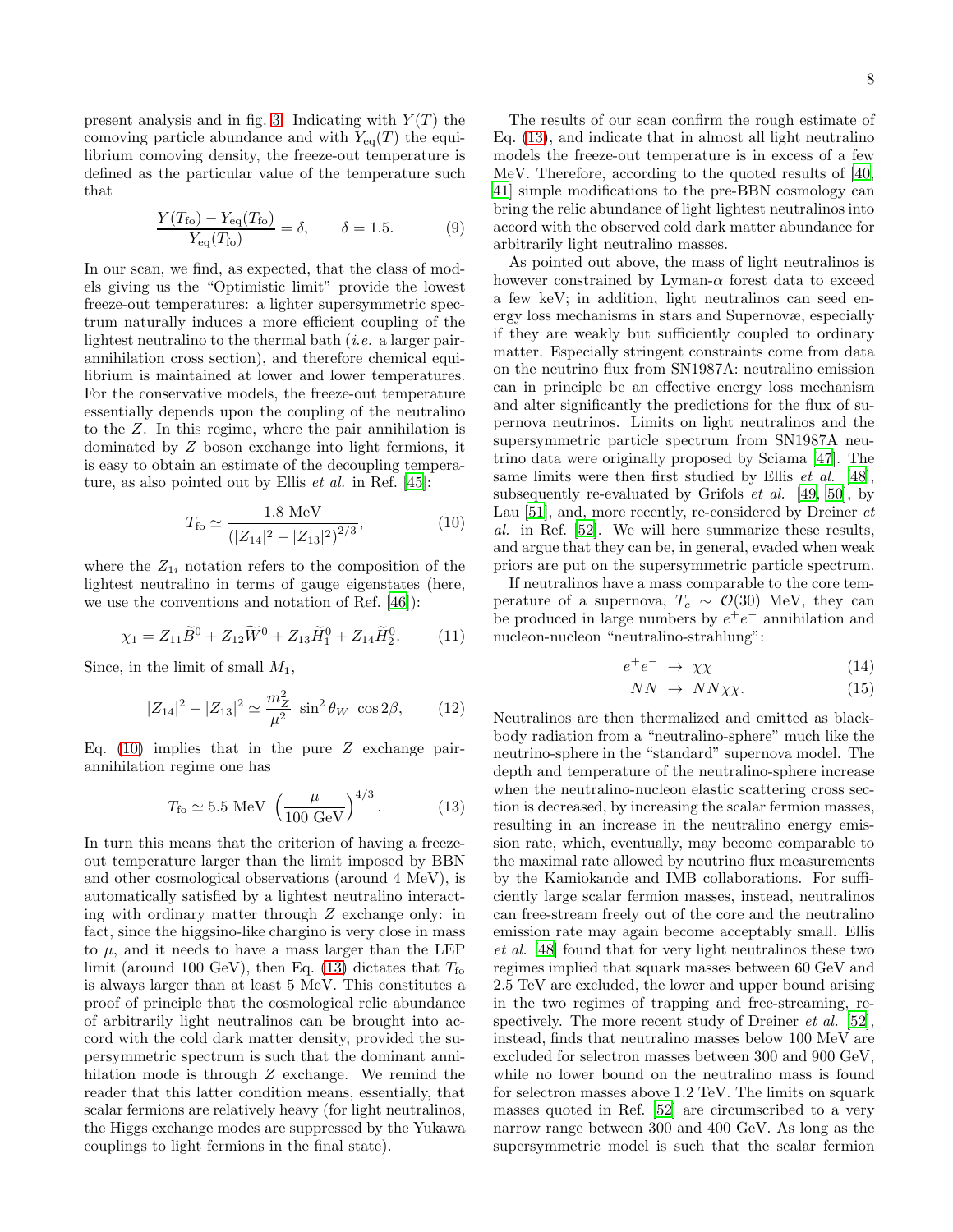masses are outside the mentioned ranges, then the limits from supernova 1987A do not apply.

#### <span id="page-8-0"></span>IV. INDIRECT DETECTION

Among indirect detection techniques, the search for the loop-suppressed two-photon annihilation mode  $\chi \chi \to \gamma \gamma$ is particularly valuable: it is hard to imagine an astrophysical process that could yield a monochromatic line that could be confused with a gamma-ray line produced by WIMP pair annihilations. This is in contrast with other indirect dark matter search channels, including the search for an excess antimatter or continuum gamma-ray emission, where the identification of a dark matter signature would be hard to disentangle from the relatively poorly understood astrophysical background.

The drawback of searching for the monochromatic pair annihilation photon line is the faintness of the expected signal: the pair annihilation cross section into two photons is suppressed by a factor of order  $\alpha^2$  compared to the total pair annihilation cross section. A scan over the models under consideration here indicates that the branching ratio into  $\gamma\gamma$ , for neutralino masses above the pion mass threshold, ranges typically between  $10^{-5}$  and 10<sup>−</sup><sup>3</sup> . For smaller masses, the branching ratio can be larger, since the annihilation in fermionic final states is p-wave suppressed for Majorana fermions, as first empha-sized by Goldberg [\[53\]](#page-13-7). Below the  $e^+e^-$  threshold, the branching ratio is effectively 1, since the prompt annihilation mode into neutrinos is almost entirely negligible.

In fig. [4](#page-9-1) we compare the tan  $\beta = 5$ , 50 conservative cases to their optimistic counterparts where the SUSY spectrum is taken to be as light as direct collider searches currently allow, on the plane defined by the neutralino mass and the pair annihilation cross section into two photons. On the same plane, we report a few observational limits. In particular, the solid blue line in the upper left corner of the figure roughly locates the limit quoted by Mack et al., [\[54](#page-13-8)]. This refers to both INTEGRAL-SPI and COMPTEL-CGRO searches for lines from the galactic center region, and resorts to a conservative approach - for instance using the total observed gamma-ray flux as an upper limit to the dark matter signal, and making use of bin sizes typically larger than the experimental energy resolution. Less conservative assumptions were made by Pullen *et al.* in [\[55](#page-13-9)] to derive a limit on the pair annihilation line from the EGRET gamma-ray data from the galactic center. The line we show refers to a NFW dark matter profile [\[56\]](#page-13-10).

We also include estimates of the sensitivity of GLAST to the monochromatic gamma-ray signal, in the direction of the galactic center and of the dwarf spheroidal galaxy Draco. For the galactic center, following [\[57\]](#page-13-11), we consider two extreme choices for the background extrapolation at lower energies, as inferred from the HESS data [\[58\]](#page-13-12) below the instrumental energy threshold. Namely, we use models 2 and 3 of Aharonian and Neronov, Ref. [\[59](#page-13-13)], (we refer

to the two models as A-N2 and A-N3), respectively giving the smallest and the largest extrapolated background levels. Model A-N2 invokes inelastic proton-proton collisions of multi-TeV protons in the central super-massive black-hole accretion disk, while model A-N3 results from curvature and inverse Compton radiation.

We assume a power-law form for the gamma-ray background,

$$
\frac{\mathrm{d}\phi_b}{\mathrm{d}E_\gamma} = \phi_0 \left(\frac{E_\gamma}{1 \text{ GeV}}\right)^{-\gamma},\tag{16}
$$

and set  $\phi_0 \simeq 1 \times 10^{-9} \text{ cm}^2 \text{s}^{-1} \text{GeV}^{-1}$  and  $\gamma = 2.0$  for model A-N2, while  $\phi_0 \simeq 3 \times 10^{-7} \text{ cm}^2 \text{s}^{-1} \text{GeV}^{-1}$  and  $\gamma = 2.75$  for model A-N3. We consider the sensitivity of GLAST after five years of data taking time, assuming an average angular sensitivity of  $\Delta\Omega \simeq 9 \times 10^{-5}$  sr, and an average effective area  $A_{\text{eff}}$  of 5000 cm<sup>2</sup> [\[60\]](#page-13-14). We consider a putative energy bin centered around the location of the gamma-ray line,  $E_\gamma = m_\chi,$  and as wide as the expected energy resolution of GLAST,  $\Delta E/E \simeq 0.1$ . As for the dark matter density distribution, we consider the halo profile proposed by Moore et al. in [\[61\]](#page-13-15). We define a signal as "detectable" provided the number of signal events in the considered energy bin  $N_s$  is larger than 5, and if the signal is detected with a significance over background in excess of  $5-\sigma$ .

We also consider the case of Draco, a nearby dwarf spheroidal galaxy, an ideal, background free and dark matter dominated environment [\[62\]](#page-13-16). The estimated background is only given in this case by the galactic and extra-galactic diffuse gamma-ray background, which we take to be  $\phi_0 \simeq 6.3 \times 10^{-11} \text{ cm}^2 \text{s}^{-1} \text{GeV}^{-1}$  and  $\gamma = 2.1$ . We follow the results of Ref. [\[63\]](#page-13-17) as far as the estimate of the dark matter integrated line of sight density squared. Taking into account the possibility that Draco hosts a central black-hole, and accounting for the adiabatic accretion of dark matter in a central "spike" [\[63\]](#page-13-17) we obtain the sensitivity reach, for GLAST, shown by the doubledotted dashed orange line. This indicates that Draco might actually be an even better target than the center of our own galaxy in the search for this kind of signal. We refer the reader to Ref. [\[64\]](#page-13-18) for more details.

The normalization of the GLAST sensitivity lines has a significant uncertainty stemming from the poor knowledge of the details of the innermost part of the galactic dark matter profile of the Milky Way and of Draco. The assumptions we made for Draco are certainly a best case scenario, and the absence of a spike would shift the orange line in fig[.4](#page-9-1) up possibly by orders of magnitude. The point we wish to make here is that the detection of a monochromatic gamma-ray line from very light neutralinos in satellite dwarf galaxies is, at least in principle, possible. While optimistic on the dark matter profile, our estimates are conservative as far as the understanding of the gamma-ray background is concerned. The accurate determination of the galactic and extra-galactic gamma-ray background, and the detailed understanding of the TeV gamma-ray source in the Galactic Center can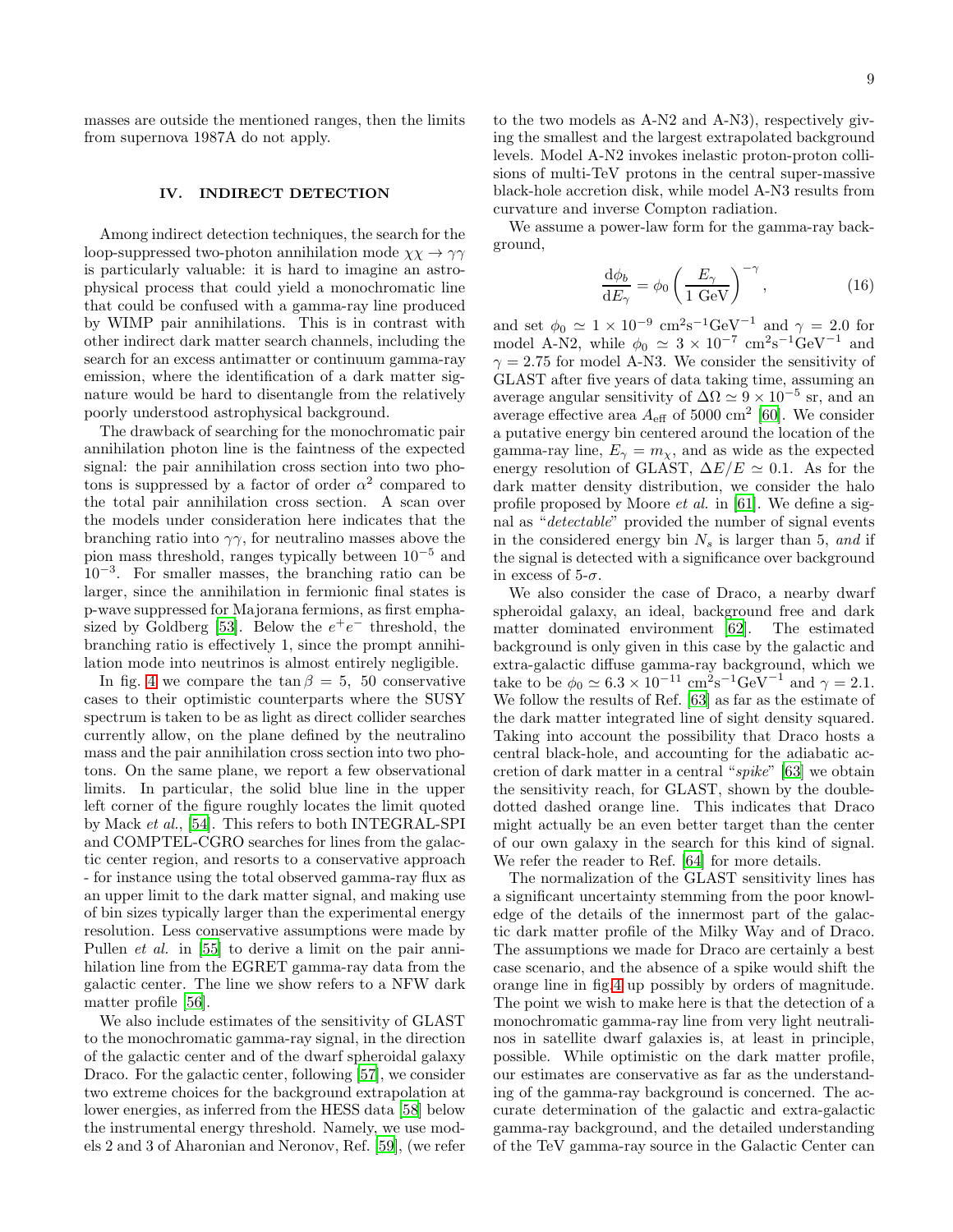$10^{-28}$ EGRET Mack et al.  $10^{-30}$  $10^{-32}$ GLAST - GC, AN3 *Inrceasing SUSY masses* GLAST - GC, AN2  $\mathbb{Z}_\varepsilon$  $10^{-34}$ GLAST - Draco, o  $\sum_{\substack{r}}$ <σv>  $10^{-36}$  $10^{-38}$  $tan\beta = 50$  $10^{-40}$  $tan\beta = 5$ Optimistic Limit  $. 0.000000$  $10^{-42}$  L<br> $10^{-42}$  $10^{-3}$   $10^{-2}$   $10^{-1}$   $10^{0}$  $10<sup>1</sup>$ m<sub>χ</sub> [GeV]

<span id="page-9-1"></span>FIG. 4: The correlation between the neutralino mass and its pair annihilation cross section into two photons. We also show with a solid blue line the limits derived by Mack et al. in Ref. [\[54](#page-13-8)] and the limits derived by Pullen et al. in Ref. [\[55](#page-13-9)] from the EGRET data from the galactic center for a Navarro, Frenk and White profile. Dashed and dot-dashed lines indicate the anticipated performance of GLAST in searches for a line from the direction of the galactic center and from that of the Draco dwarf spheroidal galaxy.

make the constraints from GLAST on the gamma-ray line much tighter than what shown. Again, we do not claim that light neutralinos will be detected by GLAST in the monochromatic gamma-ray channel: simply, this is an open possibility.

Our results indicate that GLAST will not be able to detect a monochromatic gamma-ray signal from light neutralinos for our conservative benchmark models. However, as the supersymmetric spectrum gets lighter and lighter, and scalar fermions as well as the heavy Higgs sector start to contribute to the one-loop pair annihilation cross section into two photons, a few models might indeed be detectable both from the galactic center and from Draco. We find that the models which could potentially give a detectable signal have masses larger than 1 GeV. We thus conclude that the detection of sub-GeV neutralinos via the search for a monochromatic twophoton gamma-ray signal does not seem plausible with GLAST; light neutralinos with masses between 1 and 10 GeV could instead give a detectable signal.

#### <span id="page-9-0"></span>V. DIRECT DETECTION

The direct detection of dark matter is based on the idea of looking for collisions of dark matter particles with nuclei in low background environments. The field of direct dark matter detection has recently succeeded in achieving major progress in sensitivity and in demonstrating the feasibility of scaling up the size and performance of

current experiments. In addition, several different techniques are being successfully explored, including solid state, noble gas and bubble chamber detectors.

The most general possible interaction between a nucleus and a WIMP includes, in the non-relativistic limit, a coherent spin-independent coupling (scaling as  $A^2$ , where A is the target nucleus atomic number) plus a spin-dependent coupling. In general, theory indicates that spin-independent scattering on large A nuclei is the most promising direct dark matter detection technique for weak scale mass WIMPs. The CDMS-II and Xenon-10 collaborations – employing two different target nuclei – recently reported comparable and extremely competitive new limits on the WIMP-nucleon spin-independent scattering cross section [\[65,](#page-13-19) [66](#page-13-20)]. To take advantage of the coherent spin-independent scattering effect both experiments employ massive target nuclei. While this allows indeed a better sensitivity for massive WIMPs (the peak sensitivity is around a WIMP mass of 30 GeV for XENON10 and of 60 GeV for CDMS II, and scaling linearly in the WIMP mass for more massive candidates, as a result of the scaling of the local dark matter number density  $\sim \rho_{\rm DM}/m_{\rm DM}$ , this constitutes a strong limitation in the search for very light neutralinos. In fact, the recoil rate per unit detector mass and unit time is proportional to an integral over the WIMP velocity distribution truncated at a threshold velocity which, in turn, depends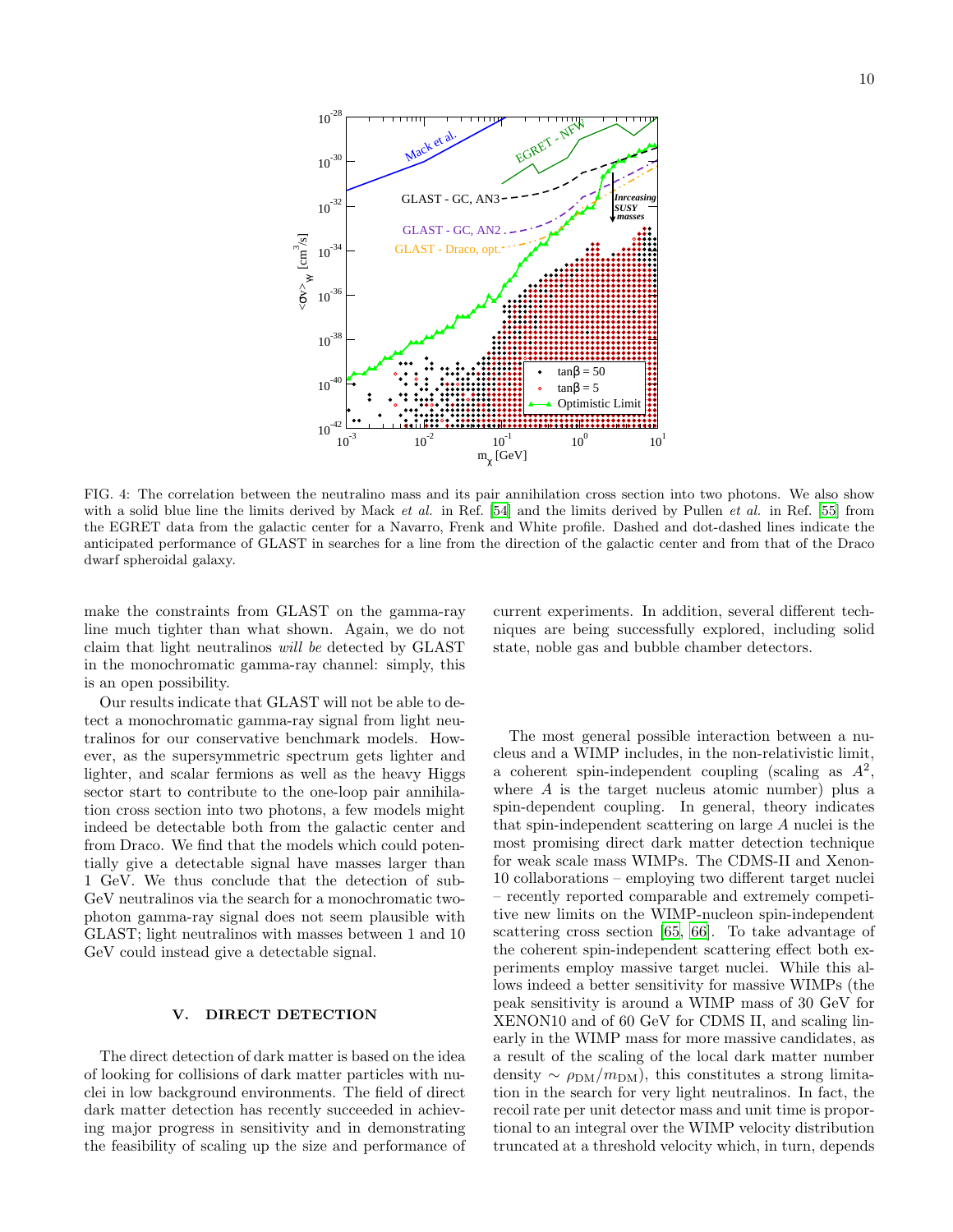

<span id="page-10-0"></span>FIG. 5: The spin-independent (left) and the spin-dependent (right) scattering cross section of neutralinos off protons, as a function of the neutralino mass. We also indicate the sensitivity achieved by the XENON 10 experiment at  $m<sub>x</sub> = 10$  GeV (left), and the limits from CRESST I and COUPP (right).

on the detector energy threshold  $E_{\text{th}}$  as

$$
v_{\rm th} = \sqrt{\frac{(m_X + M)^2 \ E_{\rm th}}{2m_X^2 M}},\tag{17}
$$

where  $M$  is the target nucleus mass. In the regime where  $m_\chi \ll M$  the threshold velocity  $v_{\text{th}} \propto \sqrt{ME_{\text{th}}}$ . larger nuclei have a larger velocity threshold and, with fixed WIMP velocity distribution, are effectively only sensitive to massive WIMPs. In practice, XENON10 and CDMS are barely sensitive to WIMPs below 10 GeV or so.

In fig. [5](#page-10-0) we indicate the spin independent (left) and spin-dependent (right) WIMP-proton scattering cross section for light neutralinos. As before, we indicate the optimistic upper limit on this scattering cross section with a green curve. First, we notice that the spindependent cross section is very insensitive to the details of the supersymmetric spectrum, as the processes responsible for the coupling of WIMPs with nuclear spin are dominantly mediated by Z boson exchange: squark exchange is only subdominant, so that the optimistic limit essentially coincides with the upper limit one gets when squarks, heavy Higgses and other scalar fermions are super-heavy. Squark contribution can instead be significant for spin independent processes, and enhance the cross section, with respect to the case when the supersymmetric spectrum is heavy with the exception of the  $\mu$  parameter, by several orders of magnitude.

In the left panel we indicate the level of the XENON10 sensitivity for a WIMP mass of 10 GeV, around 10<sup>−</sup><sup>42</sup> cm<sup>2</sup> : clearly, for light enough squarks, we obtain cross sections which are well above that level. However, as mentioned above, for standard assumptions on

the WIMP velocity distribution the sensitivity of experiments employing heavy target nuclei is very poor for light dark matter candidates. In practice, XENON10 only marginally constrains the light WIMPs we are discussing here. Ideally, future direct detection experiments should be built keeping in mind that the possibility of light WIMPs is theoretically well motivated and deserves experimental attention.

Target materials in spin-dependent experiments are generically lighter than in spin-indepedent experiments, since no coherent enhancement is expected for spindependent recoil rates from larger nuclei. The situation looks therefore, in principle, more promising for light neutralino detection: the CRESST-I experiment [\[67\]](#page-13-21), that used sapphire  $(Al_2O_3)$ , containing the light O nucleus, has set limits on WIMPs with a very low nuclear recoil threshold (around 0.6 keV, to be contrasted with e.g. 10 keV for CDMS-II), but with a small exposure of only 1.5 kg-day (CDMS-II in contrast had an effective exposure of 121.3 kg-day). The CRESST-I sensitivity is however around four orders of magnitude away from the cross sections we predict here. The Chicagoland observatory for underground particle physics (COUPP), a bubble chamber-type experiment, which employs the target superheated liquid CF3I, reported a competitive limit on spin-dependent couplings [\[68\]](#page-13-22), which we also show in fig. [5.](#page-10-0) These limits are still between 2 and 3 orders of magnitude above the projected cross sections. However, interestingly, the current 2-kg chamber is being upgraded to 20 and 60-kg chambers, reported to be in advanced stages of construction: a scale up in the experimental sensitivity with this technique is therefore expected in a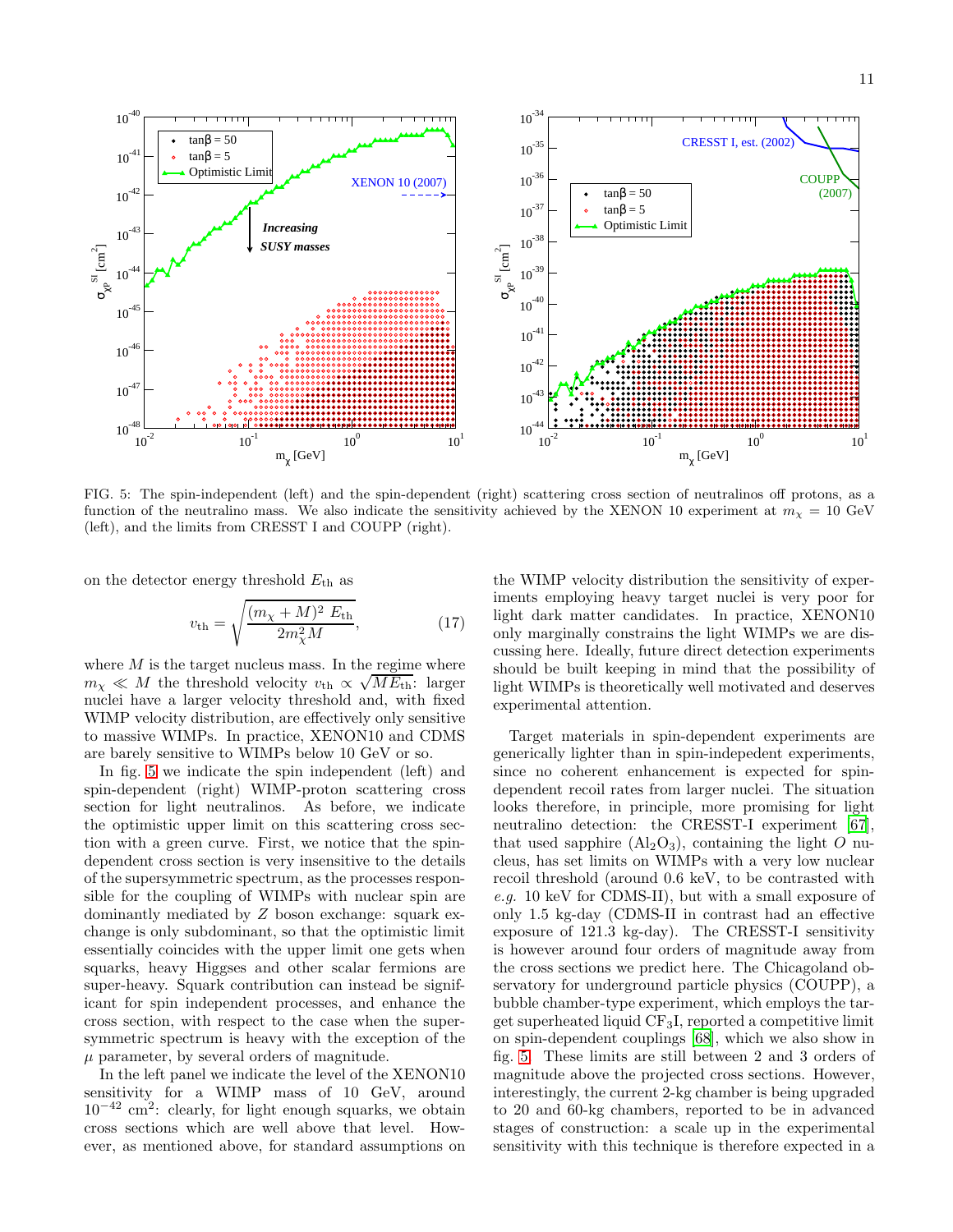short time-scale. Spin-dependent searches therefore appear to be the most promising direct detection search channel for light neutralinos.

#### VI. SUMMARY AND DISCUSSION

We remarked that within the MSSM neutralinos can be viable dark matter candidates even if their mass is well below a GeV, as long as certain assumptions on cosmology are relaxed: the thermal decoupling occurs typically well above the lowest possible reheating temperature allowed by BBN. Low reheating temperatures can thus dilute the thermal dark matter density of models with a large standard relic abundance down to the observed cold dark matter density in much the same way inflation is thought to have diluted excess gravitinos or topological defects in the very early universe. In this paper we asked the question whether the lightest lightest neutralinos (or, in general, weakly interacting particles at or below the GeV scale) can be detected with current dark matter search experiments. We showed that GLAST might be able, for some supersymmetric models, to detect the monochromatic gamma-ray line resulting from the pair annihilation of light neutralinos into two photons. We pointed out that despite the very significant recent progress in the field, spin-independent direct dark matter detection, which employs massive target nuclei, is not suitable to searches for light dark matter candidates. Spin-dependent direct detection appears instead to be more promising, and future experiments might be able to start to probe very light dark matter particles.

While the focus of the present analysis was on dark matter detection, with the LHC starting operations later this year we wish to briefly comment on the sensitivity that can be expected from future colliders for a scenario with very light neutralinos. The measurement of supersymmetric particle masses at the LHC will not be a straightforward task. The presence of several simultaneous supersymmetric particle production mechanisms and cascade decay chains, as well as hadronic debris from the initial state and the lack of invariant mass reconstruction due to missing transverse energy greatly complicate precision mass measurements at the LHC [\[69](#page-13-23)]. Detailed information on mass differences can be gained from specific event topologies, giving raise to end-points in invariant mass distributions. The simultaneous correlation of several different mass edges can give information on the supersymmetric particle mass reconstruction [\[70](#page-13-24), [71\]](#page-13-25). Special decay chains can also provide, under fortuitous circumstances on the supersymmetric particle spectrum, direct information on the particle masses [\[70](#page-13-24), [72](#page-13-26)]. In addition, the overall supersymmetric mass scale of squarks and gluinos can be reconstructed from the distribution of the effective mass  $M_{\text{eff}}$  introduced in [\[73\]](#page-13-27), or from the introduction of suitably defined variables, such as e.g. the so-called  $m_{T_2}$  [\[74](#page-13-28)].

In any case, the determination of the lightest neutralino mass at the LHC will greatly depend upon the details of the supersymmetric mass spectrum. To understand whether the LHC can provide information on the light neutralinos discussed here one needs to refer to a particular setup. For instance, considering the rather optimistic SPS1a benchmark [\[71](#page-13-25), [75](#page-13-29)], where several supersymmetric particles will be abundantly produced at the LHC, one can expect a mass determination for the lightest neutralino with an accuracy of up to 5 GeV for a ∼ 100 GeV LSP. This stems from measurements of the kinematic endpoints of lepton spectra produced in the cascade decays of the next-to-lightest neutralino to sleptons to the LSP [\[73\]](#page-13-27). Mass differences are expected to be measured with an accuracy of a few GeV. Therefore, it is reasonable to expect that some information on neutralinos with a mass of ∼ 10 GeV can be gained at the LHC with an optimistic supersymmetric mass spectrum. At most, however, we will acquire information on the order of magnitude of the lightest lightest neutralino mass. In turn, this can be useful information for direct detection experiments, which would be triggered to focus on a smaller mass range, as well as for indirect detection.

With an  $e^+e^-$  linear collider, instead, precision particle mass reconstruction can be carried out at an impressive level. Provided charged particles are within kinematic reach of the collider, the combination of threshold scans and the study of kinematic end-points [\[71](#page-13-25), [75](#page-13-29)] will provide us with accuracies down to fractions of GeV on the reconstruction of particle masses. Several studies indicated that the relative error on SUSY masses can be pushed (for instance again for the SPS1a benchmark) down to less than the 0.1% level [\[71](#page-13-25)]. One can reasonably expect to have a rather accurate mass determination even for very light neutralinos, provided that the LSP mass is above say 0.1 GeV. Interestingly, this means that the limitations in the mass reconstruction at a linear collider coincide with the range of neutralino masses that might be explored with dark matter detection experiments. In turn, this implies that if a dark matter signal is detected and associated to very light neutralinos, a linear collider will be able to provide complementary information on the particle mass and on its properties. In short, our results indicate that neutralinos lighter than the mass reconstruction potential of a linear collider will not be detectable with dark matter direct or indirect detection experiments.

#### Acknowledgments

The author wishes to thank Tesla Jeltema, Howard Haber, Yasunori Nomura and Piero Ullio for valuable discussions.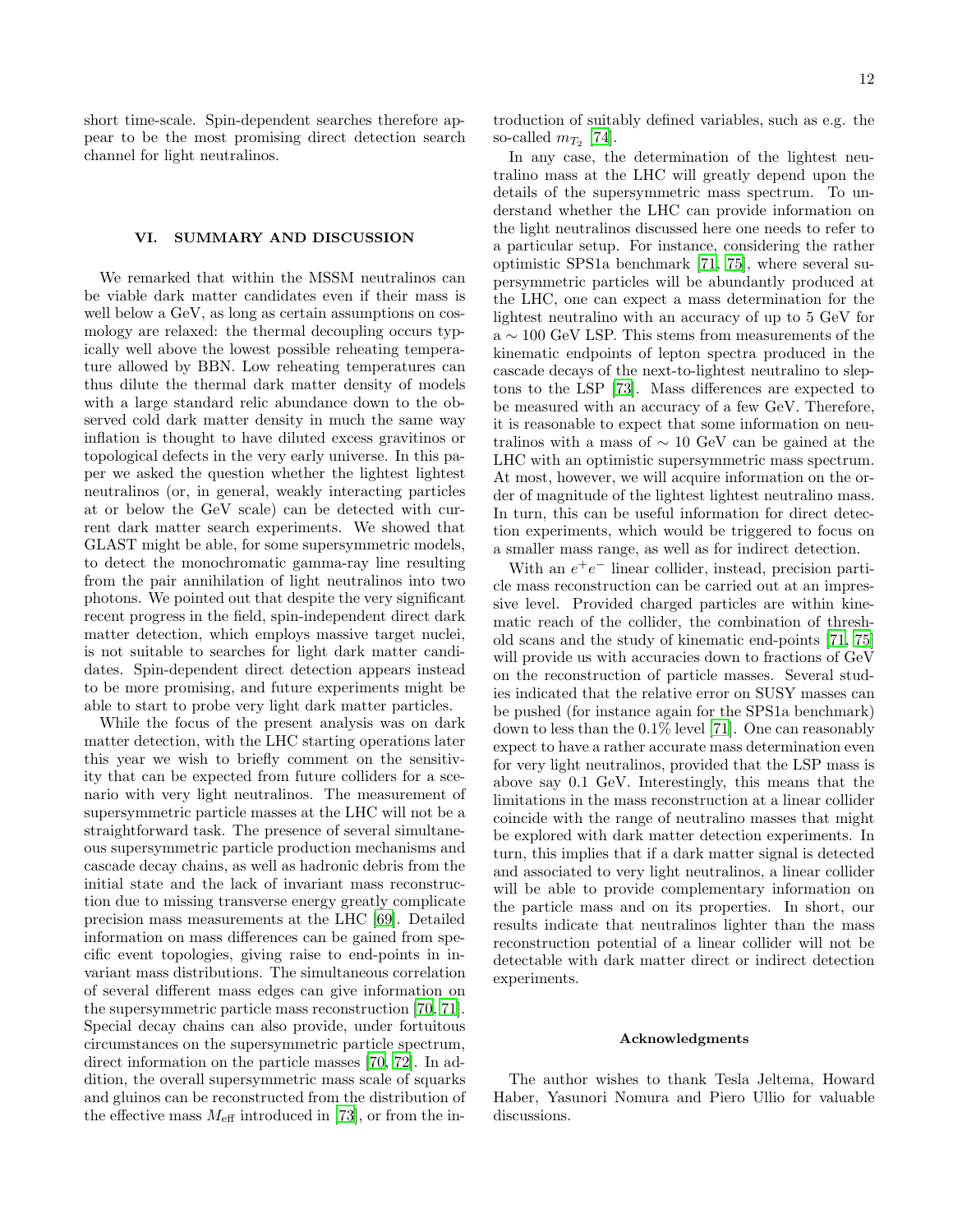- <span id="page-12-0"></span>[1] E. W. Kolb, SLAC Beam Line 30N2 (2000) 29.
- <span id="page-12-1"></span>[2] D. Choudhury, H. K. Dreiner, P. Richardson and S. Sarkar, Phys. Rev. D 61 (2000) 095009 [\[arXiv:hep-ph/9911365\]](http://arxiv.org/abs/hep-ph/9911365).
- <span id="page-12-2"></span>[3] A. Dedes, H. K. Dreiner and P. Richardson, Phys. Rev. D 65, 015001 (2002) [\[arXiv:hep-ph/0106199\]](http://arxiv.org/abs/hep-ph/0106199).
- <span id="page-12-3"></span>[4] B. W. Lee and S. Weinberg, Phys. Rev. Lett. 39 (1977) 165.
- <span id="page-12-4"></span>[5] P. Hut, Phys. Lett. B 69 (1977) 85; K. Sato and M. Kobayashi, Prog. Theor. Phys. 58 (1977) 1775; M. I. Vysotsky, A. D. Dolgov and Y. B. Zeldovich, JETP Lett. 26 (1977) 188 [Pisma Zh. Eksp. Teor. Fiz. 26 (1977) 200].
- <span id="page-12-5"></span>[6] D. Hooper and T. Plehn, Phys. Lett. B 562 (2003) 18 [\[arXiv:hep-ph/0212226\]](http://arxiv.org/abs/hep-ph/0212226).
- <span id="page-12-6"></span>[7] A. Bottino, N. Fornengo and S. Scopel, Phys. Rev. D 67, 063519 (2003) [\[arXiv:hep-ph/0212379\]](http://arxiv.org/abs/hep-ph/0212379); A. Bottino, F. Donato, N. Fornengo and S. Scopel, Phys. Rev. D 69, 037302 (2004) [\[arXiv:hep-ph/0307303\]](http://arxiv.org/abs/hep-ph/0307303); A. Bottino, F. Donato, N. Fornengo and S. Scopel, Phys. Rev. D 70, 015005 (2004) [\[arXiv:hep-ph/0401186\]](http://arxiv.org/abs/hep-ph/0401186); A. Bottino, F. Donato, N. Fornengo and P. Salati, Phys. Rev. D 72, 083518 (2005) [\[arXiv:hep-ph/0507086\]](http://arxiv.org/abs/hep-ph/0507086); A. Bottino, F. Donato, N. Fornengo and S. Scopel, Phys. Rev. D 72, 083521 (2005) [\[arXiv:hep-ph/0508270\]](http://arxiv.org/abs/hep-ph/0508270); A. Bottino, F. Donato, N. Fornengo and S. Scopel, Phys.
	- Rev. D 77, 015002 (2008) [\[arXiv:0710.0553](http://arxiv.org/abs/0710.0553) [hep-ph]]; A. Bottino, N. Fornengo, G. Polesello and S. Scopel, [arXiv:0801.3334](http://arxiv.org/abs/0801.3334) [hep-ph].
- <span id="page-12-7"></span>[8] G. Belanger, F. Boudjema, A. Cottrant, A. Pukhov and S. Rosier-Lees, JHEP  $0403$  (2004) 012 and S. Rosier-Lees, JHEP 0403 (2004) 012 [\[arXiv:hep-ph/0310037\]](http://arxiv.org/abs/hep-ph/0310037).
- <span id="page-12-8"></span>[9] J. L. Feng and J. Kumar, [arXiv:0803.4196](http://arxiv.org/abs/0803.4196) [hep-ph].
- <span id="page-12-9"></span>[10] W. M. Yao et al. [Particle Data Group], J. Phys. G 33 (2006) 1.
- <span id="page-12-10"></span>[11] V. Barger, P. Langacker and H. S. Lee, Phys. Lett. B 630, 85 (2005) [\[arXiv:hep-ph/0508027\]](http://arxiv.org/abs/hep-ph/0508027).
- <span id="page-12-11"></span>[12] B. McElrath, Phys. Rev. D 72 (2005) 103508 [\[arXiv:hep-ph/0506151\]](http://arxiv.org/abs/hep-ph/0506151).
- <span id="page-12-12"></span>[13] J. F. Gunion, D. Hooper and B. McElrath, Phys. Rev. D 73 (2006) 015011 [\[arXiv:hep-ph/0509024\]](http://arxiv.org/abs/hep-ph/0509024).
- <span id="page-12-13"></span>[14] I. Gogoladze, J. D. Lykken, C. Macesanu and S. Nandi, Phys. Rev. D 68, 073004 (2003) [\[arXiv:hep-ph/0211391\]](http://arxiv.org/abs/hep-ph/0211391).
- <span id="page-12-14"></span>[15] H. K. Dreiner, S. Heinemeyer, O. Kittel, U. Langenfeld, A. M. Weber and G. Weiglein, [arXiv:0707.1425](http://arxiv.org/abs/0707.1425) [hep-ph].
- <span id="page-12-15"></span>[16] U. Langenfeld, [arXiv:0707.1587](http://arxiv.org/abs/0707.1587) [hep-ph].
- <span id="page-12-16"></span>[17] A. Bartl, H. Fraas, W. Majerotto and N. Oshimo, Phys. Rev. D 40, 1594 (1989); B. R. Kim, A. Stephan and S. K. Oh, Phys. Lett. B 336, 200 (1994); F. Franke, H. Fraas and A. Bartl, Phys. Lett. B 336, 415 (1994) [\[arXiv:hep-ph/9408217\]](http://arxiv.org/abs/hep-ph/9408217); F. Franke and H. Fraas, Int. J. Mod. Phys. A 12, 479 (1997) [\[arXiv:hep-ph/9512366\]](http://arxiv.org/abs/hep-ph/9512366).
- <span id="page-12-17"></span>[18] See e.g. S. Heinemeyer, W. Hollik and G. Weiglein, Phys. Rept. 425 (2006) 265 [\[arXiv:hep-ph/0412214\]](http://arxiv.org/abs/hep-ph/0412214) and J. Erler and M. J. Ramsey-Musolf, Prog. Part. Nucl. Phys. 54, 351 (2005) [\[arXiv:hep-ph/0404291\]](http://arxiv.org/abs/hep-ph/0404291).
- <span id="page-12-18"></span>[19] See e.g. M. S. Carena, A. Menon and C. E. M. Wagner, Phys. Rev. D 76 (2007) 035004 [\[arXiv:0704.1143](http://arxiv.org/abs/0704.1143) [hepph]] and references therein.
- <span id="page-12-19"></span>[20] N. Arkani-Hamed and S. Dimopoulos, JHEP 0506, 073 (2005) [\[arXiv:hep-th/0405159\]](http://arxiv.org/abs/hep-th/0405159); G. F. Giudice and A. Ro-

manino, Nucl. Phys. B 699, 65 (2004) [Erratum-ibid. B 706, 65 (2005)] [\[arXiv:hep-ph/0406088\]](http://arxiv.org/abs/hep-ph/0406088); N. Arkani-Hamed, S. Dimopoulos, G. F. Giudice and A. Romanino, Nucl. Phys. B 709, 3 (2005) [\[arXiv:hep-ph/0409232\]](http://arxiv.org/abs/hep-ph/0409232). For dark matter detection in split-supersymmetry see A. Masiero, S. Profumo and P. Ullio, Nucl. Phys. B 712, 86 (2005) [\[arXiv:hep-ph/0412058\]](http://arxiv.org/abs/hep-ph/0412058).

- <span id="page-12-21"></span>[21] M. S. Carena, A. de Gouvea, A. Freitas and M. Schmitt, Phys. Rev. D 68, 113007 (2003) [\[arXiv:hep-ph/0308053\]](http://arxiv.org/abs/hep-ph/0308053).
- <span id="page-12-20"></span>[22] D. M. Pierce, J. A. Bagger, K. T. Matchev and R. j. Zhang, Nucl. Phys. B 491, 3 (1997) [\[arXiv:hep-ph/9606211\]](http://arxiv.org/abs/hep-ph/9606211).
- <span id="page-12-22"></span>[23] E. W. Kolb and M. S. Turner, "The Early Universe", Westview, 1990.
- <span id="page-12-23"></span>[24] R. Cowsik and J. McClelland, Phys. Rev. Lett. 29, 669 (1972).
- <span id="page-12-24"></span>[25] N. Cabibbo, G. R. Farrar and L. Maiani, Phys. Lett. B 105, 155 (1981).
- <span id="page-12-25"></span>[26] H. Pagels and J. R. Primack, Phys. Rev. Lett. 48, 223 (1982).
- <span id="page-12-26"></span>[27] H. Goldberg, Phys. Rev. Lett. **50**, 1419 (1983).
- <span id="page-12-27"></span>[28] K. Abazajian, Phys. Rev. D 73 (2006) 063513 [\[arXiv:astro-ph/0512631\]](http://arxiv.org/abs/astro-ph/0512631).
- <span id="page-12-28"></span>[29] U. Seljak, A. Makarov, P. McDonald and H. Trac, Phys. Rev. Lett. 97, 191303 (2006) [\[arXiv:astro-ph/0602430\]](http://arxiv.org/abs/astro-ph/0602430).
- <span id="page-12-29"></span>[30] M. Viel, J. Lesgourgues, M. G. Haehnelt, S. Matarrese and A. Riotto, Phys. Rev. Lett. 97, 071301 (2006) [\[arXiv:astro-ph/0605706\]](http://arxiv.org/abs/astro-ph/0605706).
- <span id="page-12-30"></span>[31] M. Viel, G. D. Becker, J. S. Bolton, M. G. Haehnelt, M. Rauch and W. L. W. Sargent, Phys. Rev. Lett. 100 (2008) 041304 [\[arXiv:0709.0131](http://arxiv.org/abs/0709.0131) [astro-ph]].
- <span id="page-12-31"></span>[32] A. H. Guth, Phys. Rev. D 23 (1981) 347.
- <span id="page-12-32"></span>[33] T. Moroi and L. Randall, Nucl. Phys. B 570, 455 (2000) [\[arXiv:hep-ph/9906527\]](http://arxiv.org/abs/hep-ph/9906527).
- <span id="page-12-33"></span>[34] M. Fujii and K. Hamaguchi, Phys. Rev. D 66, 083501 (2002) [\[arXiv:hep-ph/0205044\]](http://arxiv.org/abs/hep-ph/0205044); M. Fujii, M. Ibe and T. Yanagida, Phys. Rev. D 69, 015006 (2004) [\[arXiv:hep-ph/0309064\]](http://arxiv.org/abs/hep-ph/0309064).
- <span id="page-12-34"></span>[35] D. H. Lyth and E. D. Stewart, Phys. Rev. D 53, 1784 (1996) [\[arXiv:hep-ph/9510204\]](http://arxiv.org/abs/hep-ph/9510204).
- <span id="page-12-35"></span>[36] S. Hannestad, Phys. Rev. D **70**, 043506 (2004).
- <span id="page-12-36"></span>[37] K. Ichikawa, M. Kawasaki and F. Takahashi, Phys. Rev. D 72, 043522 (2005) [\[arXiv:astro-ph/0505395\]](http://arxiv.org/abs/astro-ph/0505395).
- <span id="page-12-37"></span>[38] M. Kawasaki, K. Kohri, and N. Sugiyama, Phys. Rev. Lett. **82**, 4168 (1999); Phys. Rev. D **62**, 023506 (2000).
- <span id="page-12-38"></span>[39] G. F. Giudice, E. W. Kolb, A. Riotto, D. V. Semikoz and I. I. Tkachev, Phys. Rev. D 64 (2001) 043512 [\[arXiv:hep-ph/0012317\]](http://arxiv.org/abs/hep-ph/0012317).
- <span id="page-12-39"></span>[40] G. B. Gelmini and P. Gondolo, Phys. Rev. D 74, 023510 (2006) [\[arXiv:hep-ph/0602230\]](http://arxiv.org/abs/hep-ph/0602230).
- <span id="page-12-40"></span>[41] G. Gelmini, P. Gondolo, A. Soldatenko and C. E. Yaguna, Phys. Rev. D 74, 083514 (2006) [\[arXiv:hep-ph/0605016\]](http://arxiv.org/abs/hep-ph/0605016).
- <span id="page-12-41"></span>[42] B. McElrath, Phys. Rev. D 72 (2005) 103508 [\[arXiv:hep-ph/0506151\]](http://arxiv.org/abs/hep-ph/0506151).
- <span id="page-12-42"></span>[43] P. Gondolo, J. Edsjo, P. Ullio, L. Bergstrom, M. Schelke and E. A. Baltz, JCAP 0407 (2004) 008 [\[arXiv:astro-ph/0406204\]](http://arxiv.org/abs/astro-ph/0406204).
- <span id="page-12-43"></span>[44] P. Gondolo and G. Gelmini, Nucl. Phys. B 360 (1991) 145.
- <span id="page-12-44"></span>[45] J. R. Ellis, J. S. Hagelin, D. V. Nanopoulos, K. A. Olive and M. Srednicki, Nucl. Phys. B 238 (1984) 453.